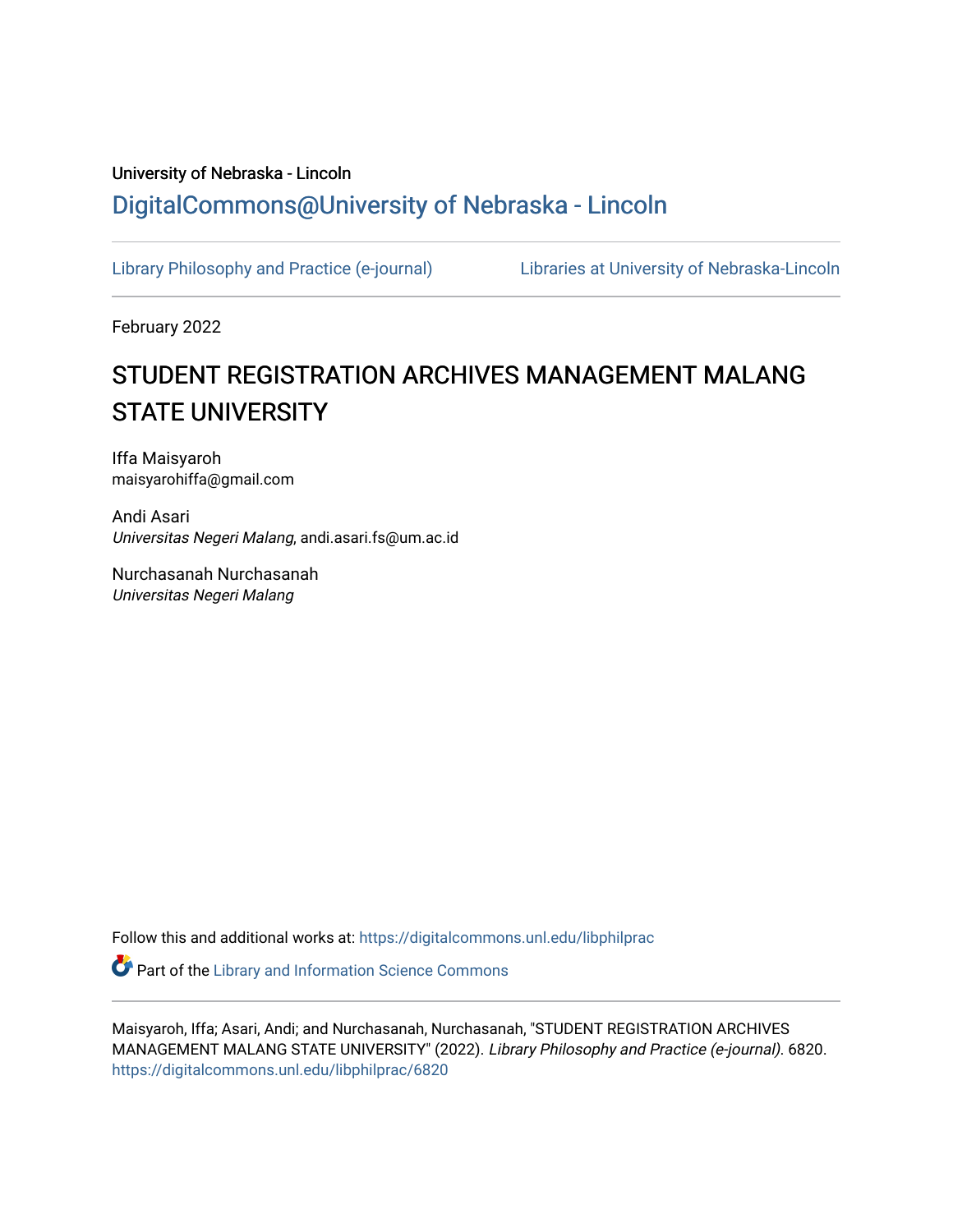## **STUDENT REGISTRATION ARCHIVES MANAGEMENT MALANG STATE UNIVERSITY**

Iffa Maisyaroh

Universitas Negeri Malang, maisyarohiffa@gmail.com

Andi Asari

Universitas Negeri Malang, andi.asari.fs@um.ac.id

Nurchasanah

Universitas Negeri Malang, nurchasanah.fs@um.ac.id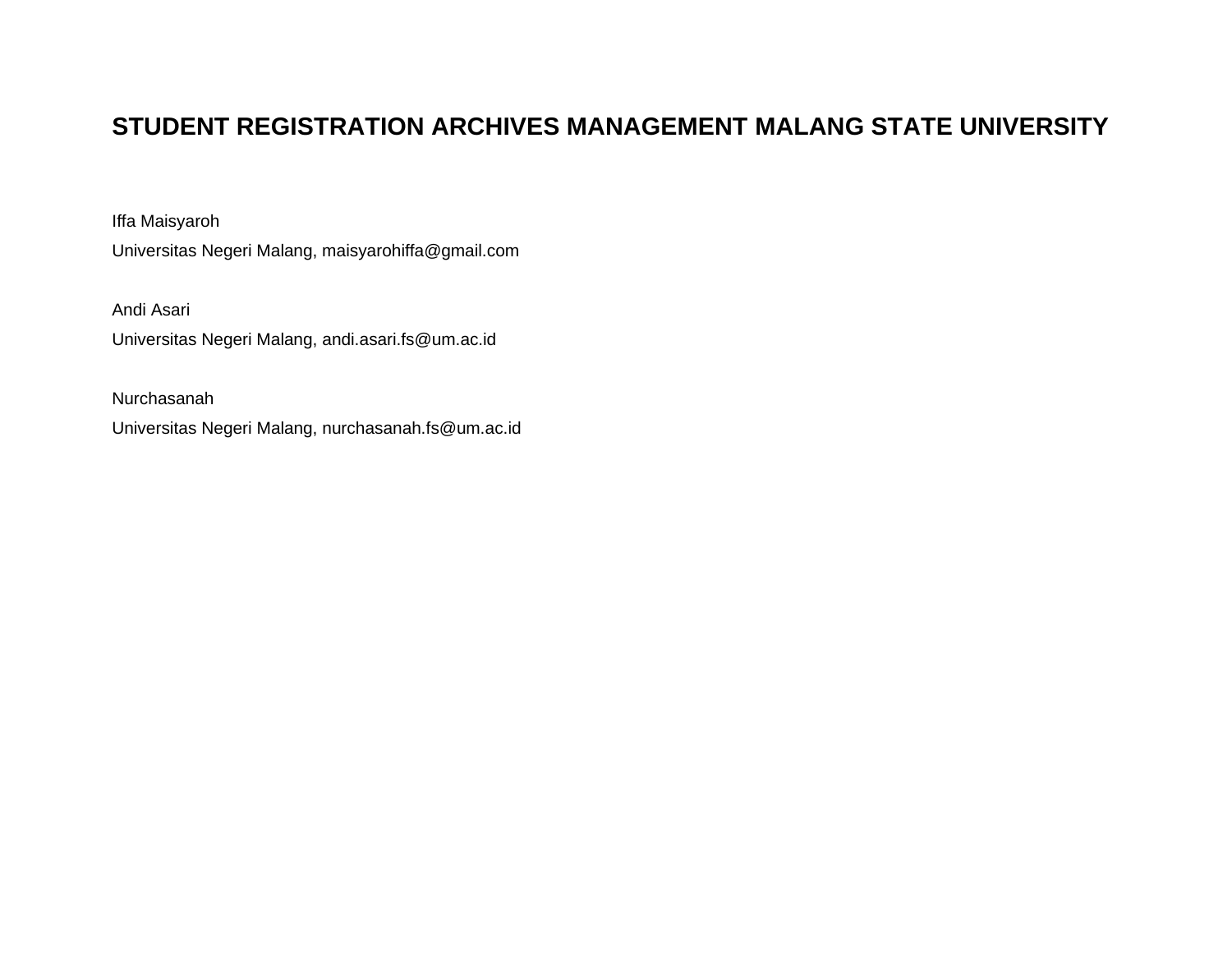#### **STUDENT REGISTRATION ARCHIVES MANAGEMENT MALANG STATE UNIVERSITY**

Iffa Maisyaroh

Department of Library Science, Faculty of Letter, Universitas Negeri Malang, Indonesia

Andi Asari

Department of Library Science, Faculty of Letter, Universitas Negeri Malang, Indonesia

Nurchasanah

Department of Indonesian Language Education, Faculty of Letter, Universitas Negeri Malang, Indonesia

## **ABSTRACT**

This research aims to describe the management of State University of Malang (UM) student registration archives includes the acquisition of archives UM student registration, processing of UM student registration files, preservation of registration files UM students, and access and service of UM student registration archives. Student registration archives are important to be kept by universities as a form of the university's national responsibility. This research was conducted using a qualitative descriptive research method. The data of this study is data that can describe the management of UM student registration archive which consists of data related to the acquisition of the registration archive UM students, data related to the processing of UM student registration archives, data related to the preservation of UM student registration archives and data related to access and services of UM student registration archives sources of data in this research are the coordinator and staff of the UM Archives Unit, and staff from the Registration & Statistics UM Subdivision work unit. Data collection techniques using observation, interviews, and documentation studies. The research instruments used in this research are observation guidelines, interviews guidelines, and documentation research guidelines. The analysis used is to reduce data, present data systematically, and draw conclusions. The results obtained are the acquisition of UM student registration archives by indirect verification to obtain an orderly archive. Processing of student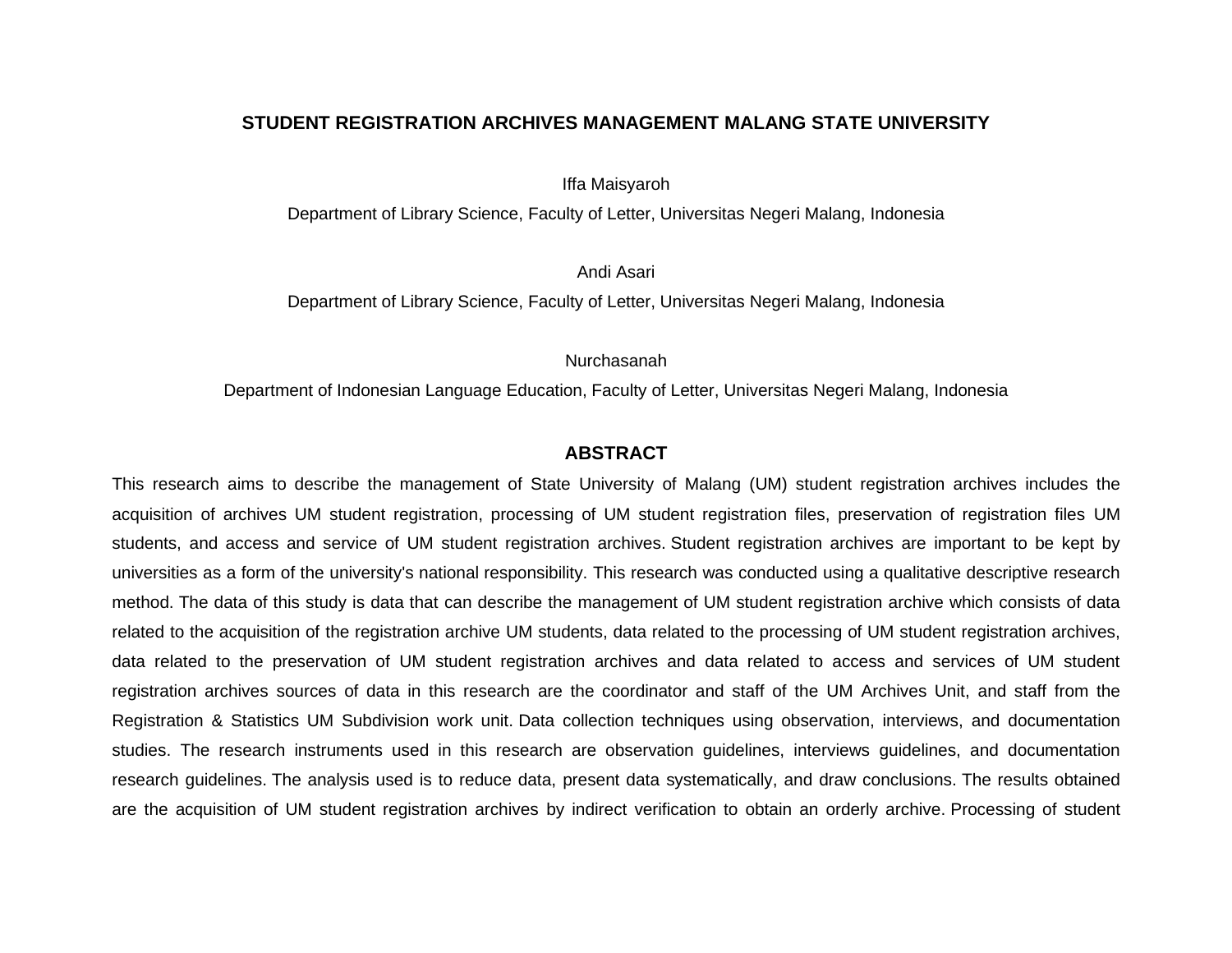registration archive UM uses the principle of original rules and the creation of archive lists as a means of archive retrieval. Preservation that is carried out is preventive preservation by doing prevention in terms of archive storage facilities and archives UM student registration themselves. Access to the archives provided is closed and the UM Archives Unit prepares services to consist of archive retrieval facilities, record keeping, and archive control.

**Keywords**: Records Management, Static Archives, Student Registration

## **INTRODUCTION**

Archival storage in universities is important to do, given the existence of Archives is very important for the sustainability of the institution. The existence of archives can provide evidence existence is used as a memory center and a decision-making tool (Fathurrahman, 2018). In higher education institutions, archives are important assets that can be used as evidence of accountability for higher education performance and can reflect the achievement of the tri dharma of higher education (Mutmainnah et al., 2020). Based on this, a university archival institution was formed called the College Archives. College Archives have obligations management of static archives originating from higher education work units and the academic community (Dikopoulou & Mihiotis, 2012).

UM Archives Unit as university archives owned by the State University of Malang formed to support the implementation of the archives and as the provision of evidence national accountability. The UM Archives Unit was formed in 2006 based on Rector's Decree Number 0398/KEP/J36/OT/2006. One of the efforts made by the UM Archives Unit is: manage UM student registration archives. The archive records data information on student personality. Personal archives from the academic community must be owned by the College Archives Height (Allman, 2013). This is because the existence of universities is a student. Students can contribute to the running of the college (Kotler and Fox, 1995). With the registration archive UM, students, the UM Archives Unit can provide authentic evidence as evidence of national responsibility.

The UM student registration archive comes from the Registration & Statistics Subdivision. The archive was created because of new student registration activities. Sulistyo Basuki stated that the archive is created from an activity that is created and accepted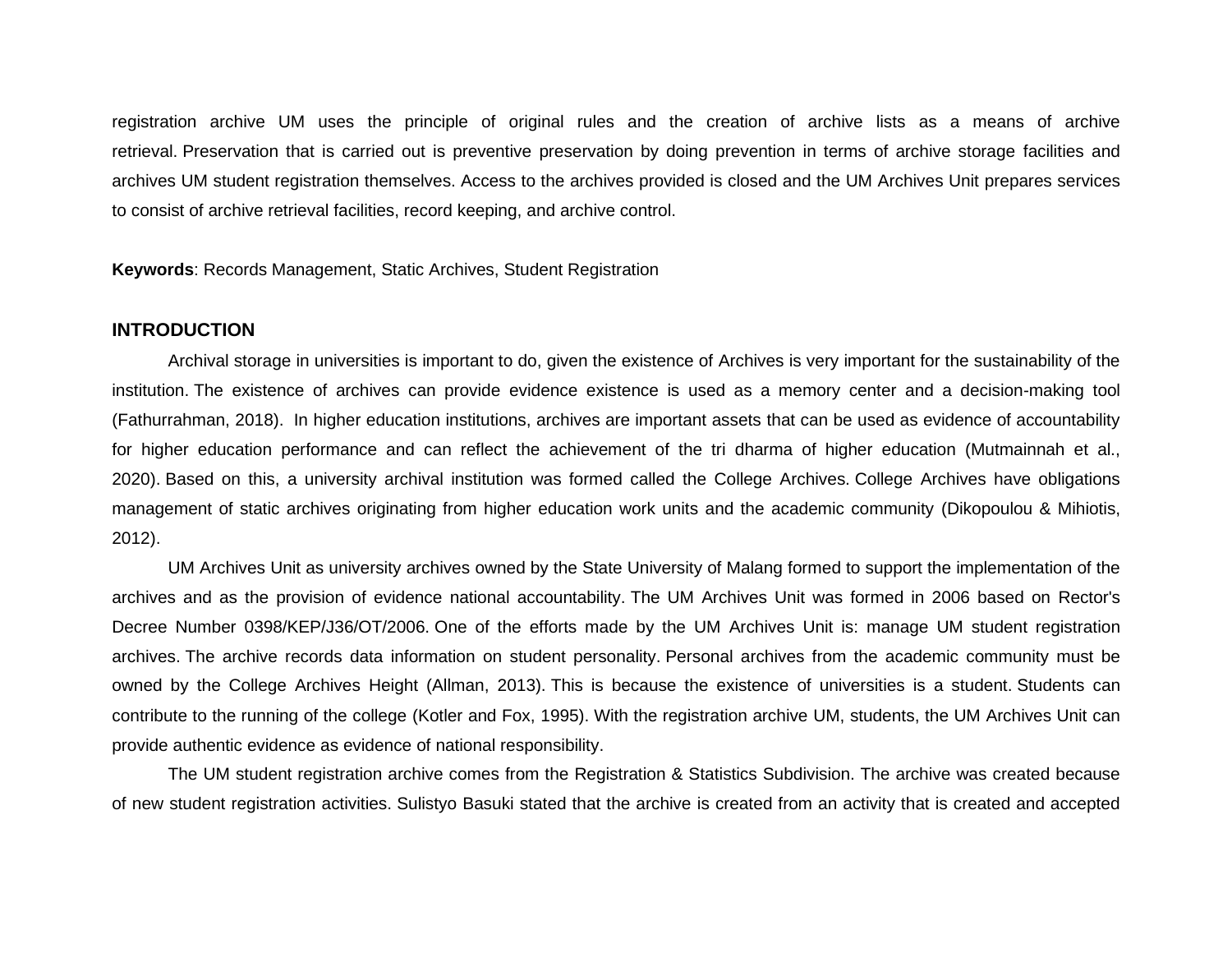by the institution (Basuki, 2014). Files student registration has archive retention. Based on PERKA ANRI No. 13 In 2014, retention of student registration archives for 5 years and permanent. Registration archive UM, students are kept by the Registration & Statistics Subdivision as the archive creator. When retention the archive runs out, then the archive is moved to the UM Archives Unit (Archive Institute). After transfer, then the management becomes the full responsibility of the UM Archives Unit.

The acquisition is used by archival institutions to increase the treasury of their static archives. Acquisition of static archives is the process of adding static archives to archival institutions that are carried out through the transfer or submission of static archives and archive management rights submitted to the archival institution (PERKA ANRI Number 31 of 2011, 2011). After getting the static archive from the acquisition activity, then the archive processing is carried out. Static archive processing is an activity to process static archives based on the principles of archive processing and the creation of archive retrieval facilities. Static archive processing aims for an organized arrangement so that retrieval becomes easier (Masci et al., 2018). Static archives have a high use value and are stored for a long time, so their existence needs to be preserved or preserved. Paper-based archive preservation is preventive and curative. Preventive preservation includes the selection of facilities and equipment archive storage infrastructure, regulating temperature and humidity, giving camphor or silica gel, environmental cleaning, and fumigation. While curative preservation is repairing archives that are damaged using lamination, encapsulation, and so on (Zega, 2014). The last stage, Archive access is the availability of archives as a result of legal and regulatory authorities' legal and the existence of supporting facilities to facilitate the discovery of archives and the use of archives (PERKA ANRI Number 28 of 2011, 2011). The purpose of archive access is to achieve archive service activities. Archive service activities are the provision of information owned by archival institutions that can be presented (Widyarsono, 2014).

Similar research related to student registration files has been carried out by Saputra (2015) with the title "Processing of Diploma Program Student Registration Archives at the Academic Directorate "Universitas Gadjah Mada" shows that the processing of registration files carried out by the work unit, namely the UGM Academic Directorate, focuses on the physical processing of archives and processing digitally. The novelty that the author does in this research lies in the types of archives and archive processing organization/institution. Saputra's research is a student registration file that is included in the category of dynamic archives and processing organization is the UGM Academic Directorate which acts as a work unit. While what is done by researchers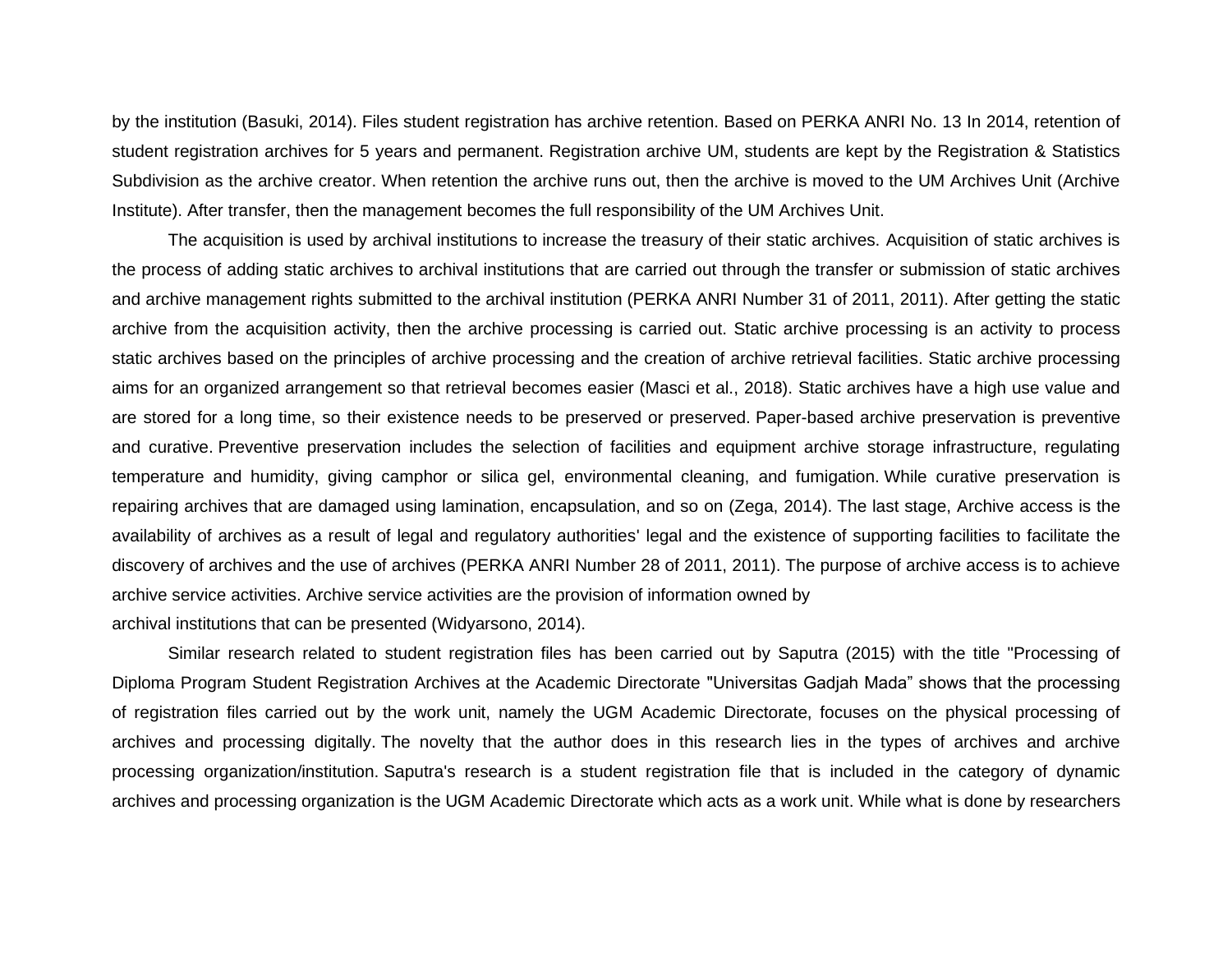is an archive registration of students who fall into the category of static archives and the processor is the Archives Unit UM which acts as the College Archive.

Student registration archives contain personal data from students, research similar to the personal archive by Byantoro & Krismayani (2018) with the title "Analysis of Individual Archives Acquisition Strategy (Case Study at the Archives and Library Service Central Java Province)" indicates that the acquisition strategy is carried out by approaching the archival creator. Acquisition of individual archives is carried out to save archives and add to the archives in Central Java Province. The novelty that the author did in the research lies in the types of archives and stages of archive management. Study Byantoro and Krismani are individual archives that can contribute to the area of Central Java Province, while this research is an archive of students who are able to contribute to the State University of Malang. From stages archive management for individual archives, research by Byantoro and Krismayani to the acquisition stage. While this research covers all stages of archive management static.

## **LITERATURE REVIEW**

#### **Student Registration Archives**

Archives are files, scripts, or manuscripts that are owned and stored systematically by the organization (Umam, 2017). Meanwhile, according to the KBBI, registration means recording or registration. Registration is the process of filling out several things that are used to complete the requirements to participate in an activity (Kurniawan, 2010). Based on both with this definition, it can be seen that the student registration file is the file used to complete the requirements as a student kept by the organization, institution, or institutions that are stored systematically. By article 27 paragraph (4) of Law Number 43 concerning archives, archives tertiary institutions are required to carry out archive management that is accepted in the university environment tall. Student registration archives are archives created in a college environment high and classified as individual archives of the academic community. Personal archives/personal archives are created by the academic community who have a strategic role in the implementation of social, national, and state life in the university environment high (Juliet et al., 2013). Student registration archives can provide related information to the student. This concept is in line with Johari opinion which states that registration is able to provide information related to members owned (Johari, 2011).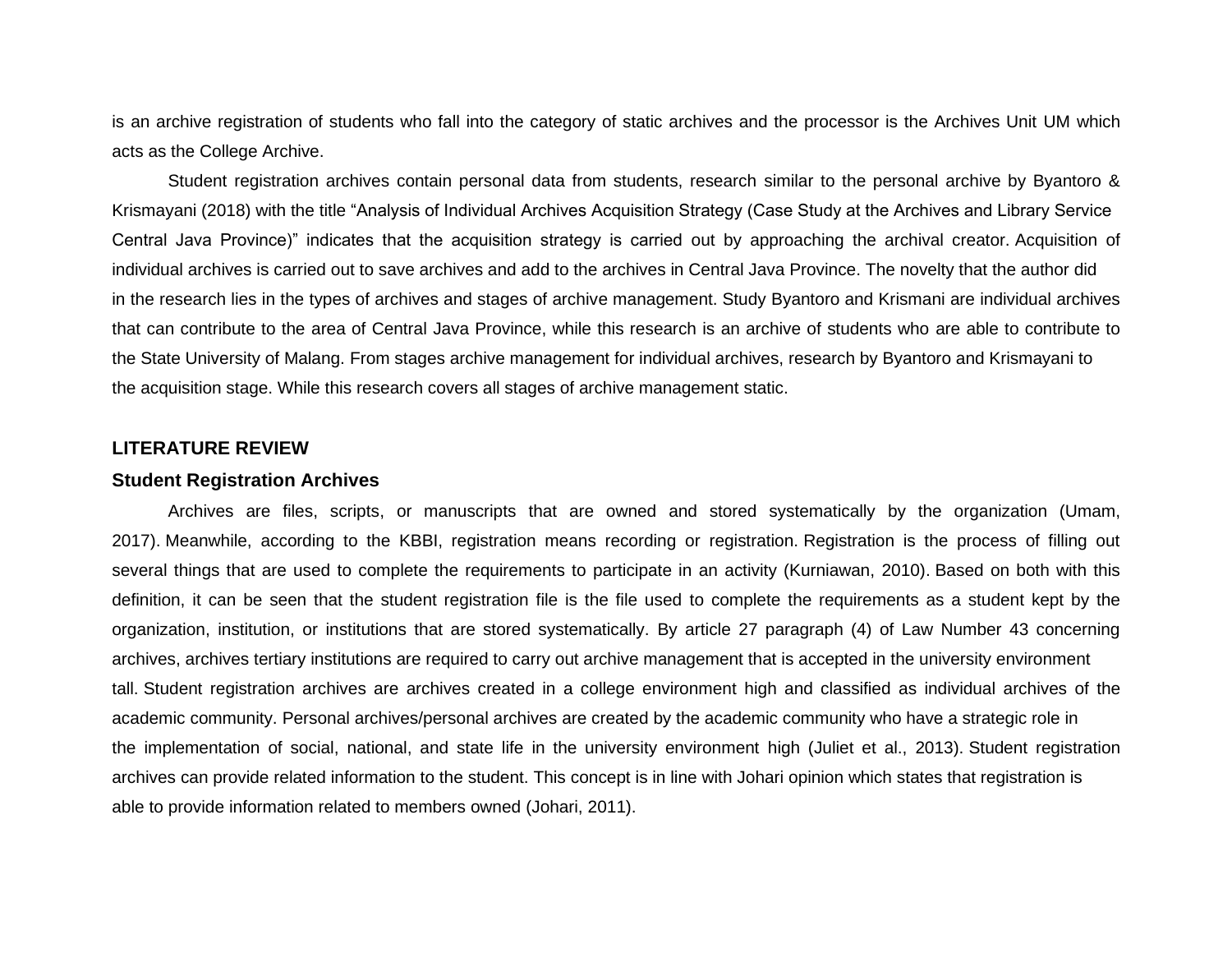Any type of archive stored has a usage time, storage time. In the archive world, this is known as the archives retention schedule. An archives retention schedule is a list that contains the shelf life of the archive, as well as the ultimate fate of the archive being destroyed or permanent (Irawan, 2014). Likewise with student registration files. As for student registration has a shelf life of 5 years and the final fate of the student registration file is to keep it permanent. Student registration archives that are no longer used in daily activities day can be transferred to an archive depot or an authorized archival institution (Handayani, 2019).

## **Static Archive Management**

#### **Archive Acquisition**

In simple terms, the acquisition activity is known as collection activities or collecting archives at archival institutions (Rakhmawati et al., 2018). Archive acquisition has the purpose of striving to save, preserve, and bequeath archives that have a collective memory and national identity (Wakimoto et al., 2013). Added static archive as a collection of historically valuable archive collections and their retention has run out (Rachmaji, 2016). For the regional archives office, individual archives/personal archives are an important asset that needs to be protected which is tied to the collective memory of the nation (Gilliland, 2017). On this basis, student personal archives need to be acquired to maintain assets and as evidence of higher education national responsibility. College archives high is obliged to keep static archives originating from work units or civitas academics (Dolan-Mescal et al., 2014).

#### **Archive Processing**

Static archive processing activities aim at an organized arrangement so that retrieval back becomes easier (Indriati, 2018). In regards to Azmi opinion, processing static archives are activities that produce a means of retrieving archives that are based on archival rules (Azmi, 2014). With the availability of these facilities, archives can facilitate discovery in a fast time (Beis et al., 2019). The success of archive retrieval is influenced by the archive storage system that is applied. Archival processing has a basic principle, namely the principle of origin and original rules. Principle origin is the principle that keeps records organized in one archive creator. Whereas the principle of the original rule is the principle of archive processing which is carried out to maintain archive authenticity the arrangement that has been done by the archive creator when the archive has a frequency high usage (Sattar, 2020).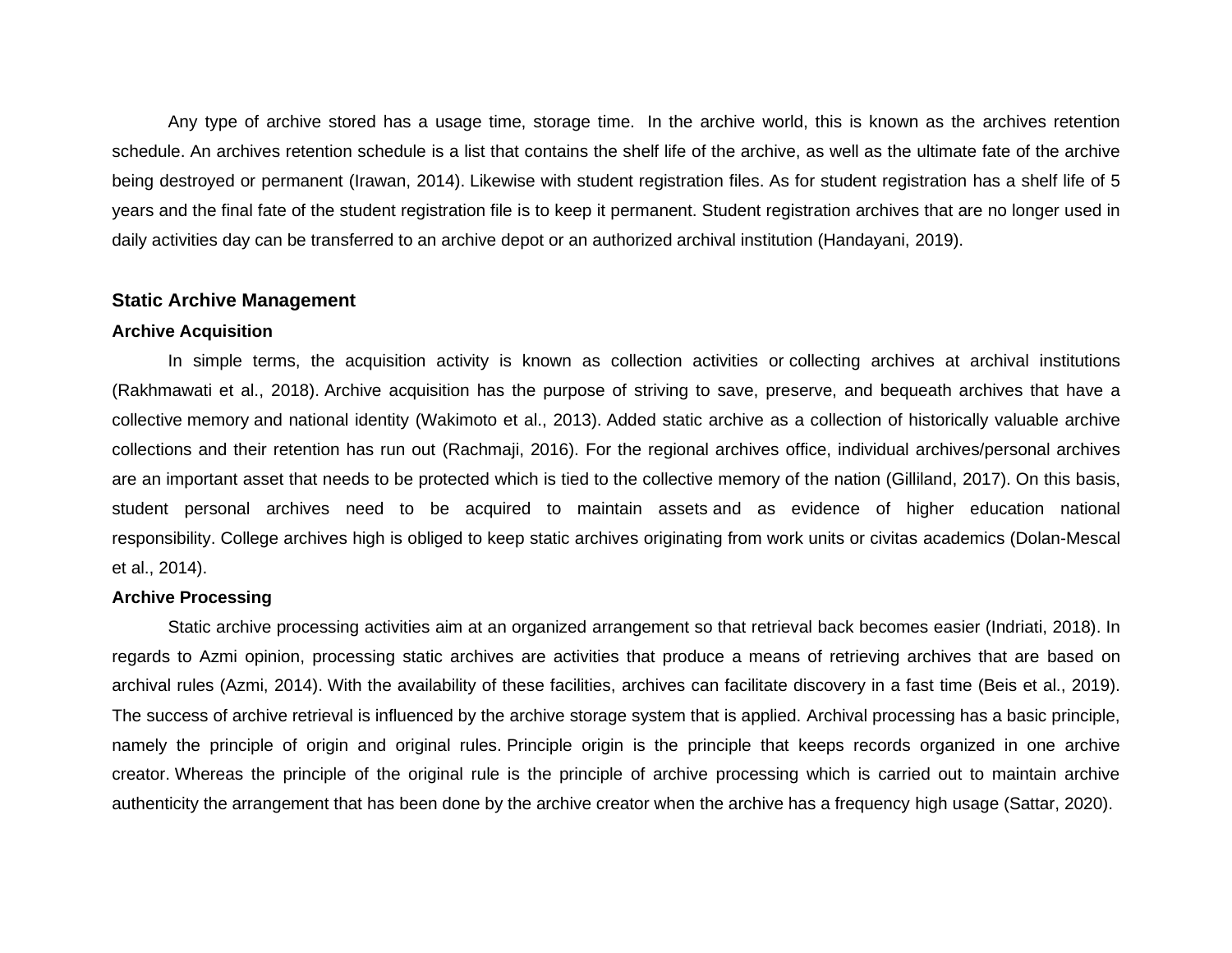This basic principle is the basis for all archiving activities at archival institutions (The National Archives, 2016). In addition, there are alternative principles that are carried out if the Archives does not find the two principles tree above.

#### **Archive Preservation**

Given the static archives accepted by the College Archives have retention long storage. So that preservation is needed to maintain the integrity of the archive. Archive preservation is an effort to protect archives against damage and repair archives on files damaged parts to preserve the availability of archives (PERKA ANRI Number 23 of 2011, 2011). Preservation is done by looking at the media or archival materials. The personal archive stored mostly material. Standards of preservation carried out on facilities and infrastructure for paper archives have a storage room temperature of  $20^{\circ}C \pm 2^{\circ}C$  and has a humidity of 50% RH  $\pm$  5% (Sattar, 2020). While the preservation of paper materials, namely, Preventive preservation that is often done as the prevention of archives from dust by cleaning or vacuuming and providing archive wrapping covers with a low ph low (Gusda & Rahmah, 2013). The most common curative preservation is restoration to repair filing paper from damage caused by mildew or damage holes and torn (Ibrahim, 2017).

#### **Access and Archive Service**

In simple terms, archive access is a right or opportunity given by archivists to find, use, and retrieve information contained in archives (Griffin, 2009). Restrictions on archive openness have the aim of keeping records so that they are the information contained is not leaked and remains intact. In addition, having a goal to protect the archive physically or the information contained in the archive; and personal rights contained in the archive can be protected. Such activities can also be termed as information security, namely the protection of archives against people who have no rights access to archives (The National Archives, 2016). While the archive service is a gift availability of archives owned for use by authorized archive users as well as provide a copy of the archive when needed with the applicable terms (PERKA ANRI Number 28 of 2011, 2011).

Previous studies that are relevant to this research are by Saputra (2015) with the title "Processing of Program Student Registration Archives" Diploma at the Academic Directorate of Gadjah Mada University". The research has a focus to dig deeper related to the processing of student registration archives by processing physical and digital. The method of data collection is done using observation, interviews, and literature study. The results showed that the processing of registration archives carried out by the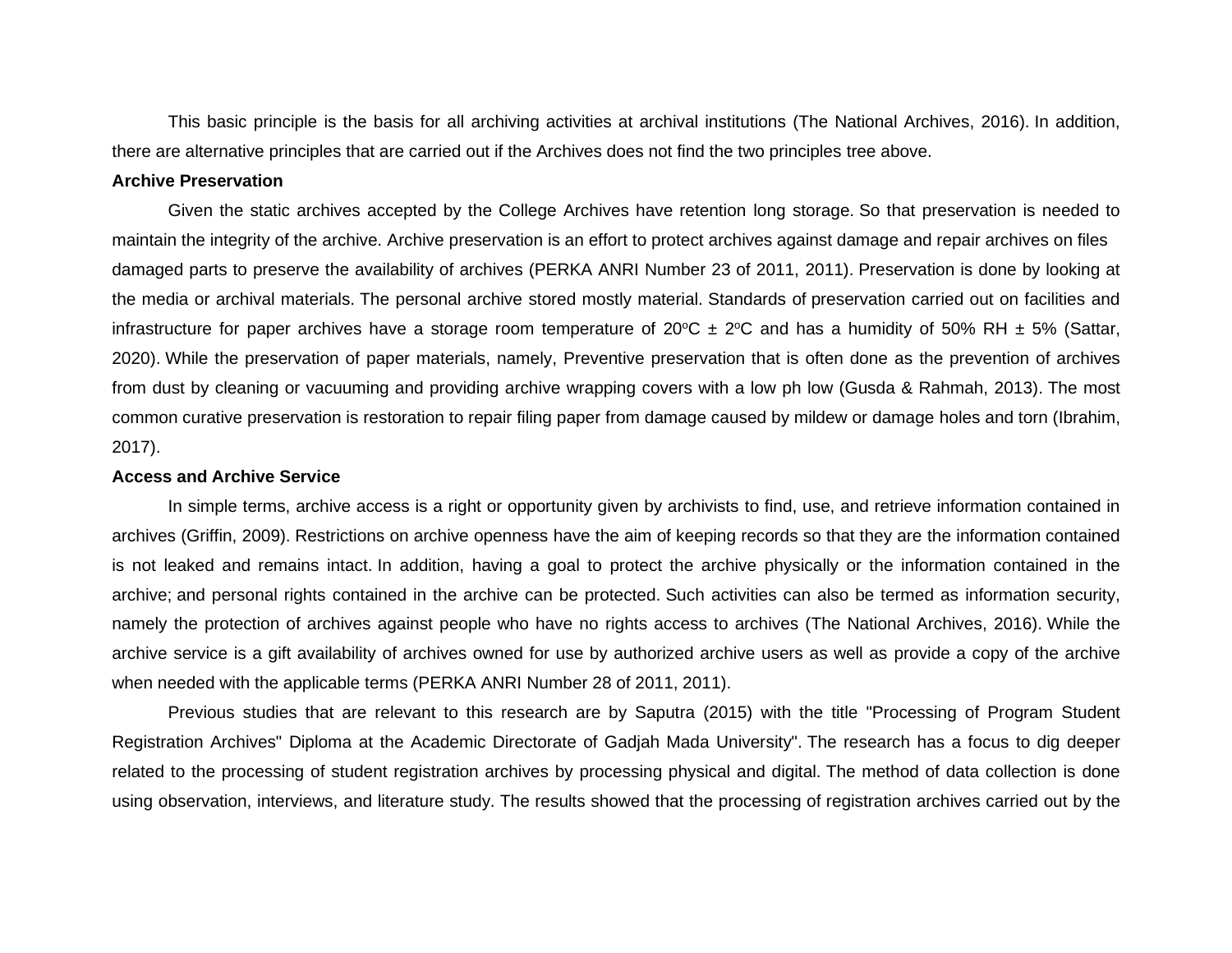work unit, namely the Gadjah Mada University Academic Directorate, focuses on physical processing archives and digital processing. However, the processing is not optimal due to constraints limited facilities, record centers, and human resources. Byantoro & Krismayani (2018) research on "Archive Acquisition Strategy Analysis Individual (Case Study at the Office of Archives and Libraries of Central Java Province)". This research has a focus on exploring archive acquisition strategies in individual archives and obstacles faced in acquisition activities. The method used is qualitative with a case study approach. The results of this study indicate that the acquisition strategy is done in various ways, one of which is by approaching the creator character files. The acquisition of individual archives carried out by the agency is a serious effort carried out to save archives and increase archival treasures in Java Province Middle.

## **RESEARCH METHODS**

This study uses a descriptive type of research with a qualitative approach. So that can describe existing data in the field systematically through data collection, data classification, and data analysis. The data referred to in this study are data that able to describe the management of UM student registration archives carried out by the UM Archives Unit. From these data, it can be detailed as follows.

- 1. Data related to the acquisition of UM student registration files.
- 2. Data related to processing UM student registration files.
- 3. Data related to the preservation of UM student registration archives.
- 4. Data related to access and service of UM student registration archives.

The data in this study are divided into two, namely primary data and secondary data. Data primers were used in this study.

- 1. Results of interviews and documentation studies related to the acquisition of student registration file UM.
- 2. Results of observations, interviews, and documentation studies related to archive processing UM student registration.
- 3. Results of observations, interviews, and documentation studies related to the preservation of registration archives UM students.
- 4. Results of interviews and documentation studies related to access and registration archive services UM students.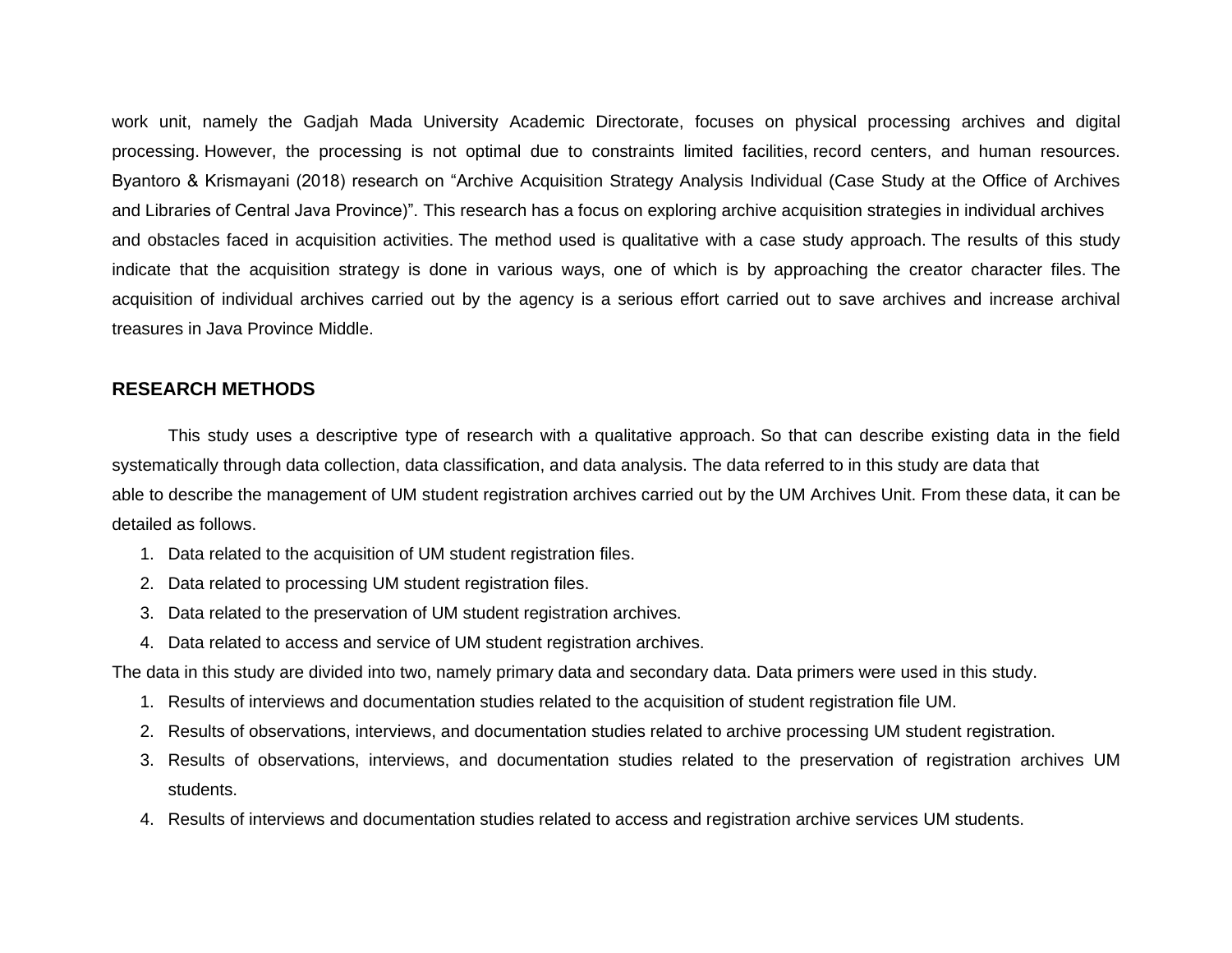While the secondary data in this study are data obtained through books, journals, articles, and documents that support registration archive management activities for UM students. Secondary data acquisition is done by reading and studying and exploring the literature related to the problems raised in the study. The purpose of this research is to systematically describe the data related to archive management Malang State University (UM) student registration managed by the UM Archives Unit can be appropriate facts and data in the field. This study uses data collection techniques by observation, interviews, and documentation studies. The object of this research is the UM student registration archive in the UM Archives Unit. While the subject of this study used informants from the Archives Unit Coordinator and Staff UM, and the Registration & Statistics Subdivision Work Unit. Informants in qualitative research is a person who can provide information, situations, and conditions related to problems being researched (Moleong, 2014). So that this study involved several 6. Informants people, consisting of 4 people from the UM Archives Unit and 2 people from the Registration & Registration Subdivision. Statistics. The number of informants considers obtaining information from various sources corner. Determination of the subject is considered adequate when the data obtained reaches a saturation point. The analytical technique used in the research is data reduction, in reducing data researchers make a summary on certain aspects and is expected to make it easier for further data collection. Presentation of data, carried out in the form of a brief description so that makes it easier to understand what's going on. Drawing conclusions, researchers are trying to understand, analyze, and seek meaning from the data that has been collected to obtain a conclusion. The conclusion will be followed by verification of testing for truth the data that has been obtained. The validity of the data in this study involved the UM Archives Unit Staff and the Work Unit Registration & Statistics Subsection. Test the validity of the data in the study, namely triangulation of sources and data method.

- 1. Triangulation of sources, checking the validity of the data to obtain information from various perspectives on student registration file management while at the Unit UM archives or when in the Registration & Statistics Subdivision.
- 2. Triangulation method: checking the validity of this research data using 3 Data collection techniques are observation, interviews, and documentation to obtain complete and credible data.

## **RESULTS AND DISCUSSION**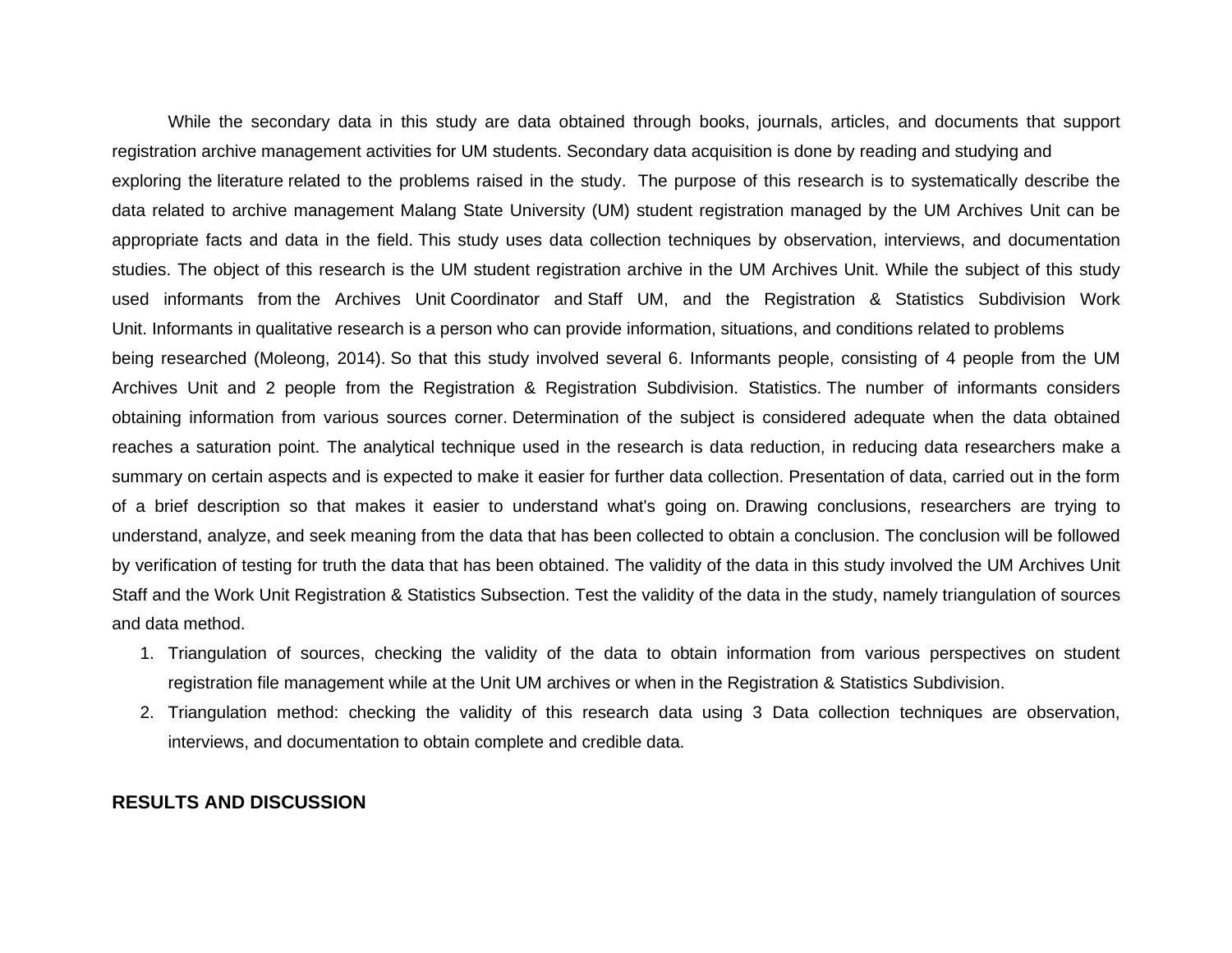The principle of archive storage applied at the State University of Malang is the principle of combined. Based on the results of the interview, "The combination of centralization and decentralization." (Interview, March 23, 2021). The characteristics of the organization using the combined principle according to Muhidin & Winata (2018) states that active files are stored in the work unit and inactive archives are stored in the office archive units. This feature applies to the UM student registration file when the archive or file UM student registration has a high frequency of use and is stored in the Registration & Statistics Subdivision. Based on the results of the interview, "We keep the active registration archive for the student validation process and put it in our tendons" (Interview, 28 July 2021). According to Mudalsih & Gunarto (2014), states archives that still have use for completing administrative activities are kept by the Work Unit. Registration archive storage UM students are stored in the Registration Subdivision for new student administration purposes.

Archives can be moved to the College Archives if the archive is a static archive. UM student registration archives are classified as static archives whose retention has run out and permanent fate. Archives that have historical use-value, retention is exhausted, and the permanent fate is the static archive (Ardiana & Suratman, 2021). Based on the results interview, "Yes, higher education products are students, the initial student data is obtained from registration. So this archive is a static archive." (Interview, April 01, 2021). University stakeholders are those who can make a major contribution to the sustainability of the university, one of which is students (Kotler and Fox, 1995). Static archive criteria are also based on the use-value of archives that are capable of serving as national accountability and evidence. Archives that have value secondary use is an archive that can be used as a national responsibility, evidence, and information (Ulwan & Hermintoyo, 2017).

#### **Acquisition of UM Student Registration Archives**

The UM Archives Unit adds to the archives using archive acquisition. In practice, the UM Archives Unit uses a queuing system for archive acquisition. Based on the results of the interview, "We use a queuing system to avoid a pile-up here." (Interview, 01 April 2021). Queue strategy according to Crosby & Bryson (2005) is assessed as an effort to utilize a strategy that is systematic, logical, and rational. The queuing system has a great influence on the acquisition of student registration files UM. Until now, the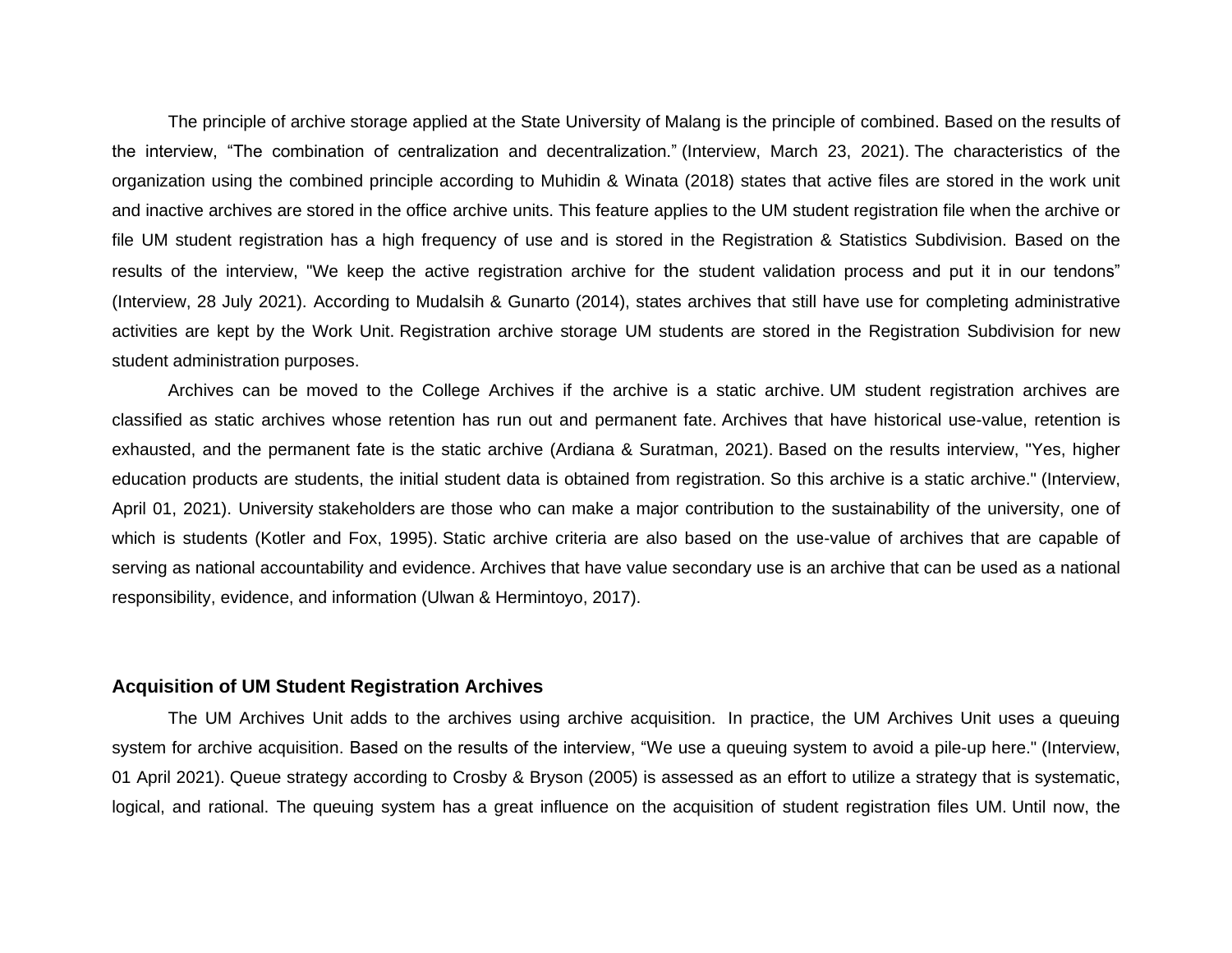acquisition of UM student registration files has been carried out 3 times stage and stage 4 is still running. Phase 1 Acquisition carried out in August 2015 – November 2015, Acquisition phase 2 was carried out in August 2016 – November 2016,

Acquisition phase 3 was carried out in September 2017 – December 2017, and phase 4 was implemented in September 2019 and is still running. Stage 4 acquisition is still not completed due to the Covid-19 pandemic.

The acquisition of UM student registration files cannot be transferred directly. Case This is because the archive does not meet the acquisition principle. Principles of acquisition, the regularity of records, and the registration of static archives are very necessary for acquisition activities (Duranti & Franks, 2015). Based on the results of the interview, "In this one folder, there are archives whose retention runs out but are still stored. So we need to sort it out again." (Interview, April 01, 2021). Based on point of view registration subsection, "We don't dare to destroy archives whose retention runs out." (Interview, 28 July 2021). From the interviews, it can be seen that the sorting or Archive assessment is started or carried out by the UM Archives Unit. This kind of acquisition model can be categorized as indirect verification. The category has processes archive assessment based on primary use value and secondary use value and manufacture list of static archives (PERKA ANRI Number 31 of 2011, 2011).

Sorting UM student registration files using an assessment based on primary use value and secondary use-value. If the contents of the UM student registration archive have a primary use-value, then the archive is destroyed. While the registration file UM, students who have secondary use-value, the archive is stored permanently. In general, the UM student registration file contains biodata, a statement letter as follows: student, participant number, photo, photocopy of the diploma, photocopy of SKHUN, photocopy of the report card, deed birth, family card, registration card, proof of payment, health certificate, and letter of good character. Based on the results of observations, each student registration file has different data sets. Based on the results of the interview, "Complete in one" different maps. So, what we permanently store are biodata, birth certificates, cards family, diploma, and EBTA or SKHUN scores. In particular, if he was accepted through non- High school or the achievement track, supporting documents are kept as evidence." (Interview, April 01, 2021). And strengthened by the following interview results, "We prioritize biodata, birth certificate, diploma or the like, family card. The rest is looking at the entrance" (Interview, July 30, 2021).

From the results of the interview above, the contents of the UM student registration archive are stored permanently consisting of biodata, birth certificates, family cards, diplomas, and EBTA or SKHUN scores. Biodata is useful information because it contains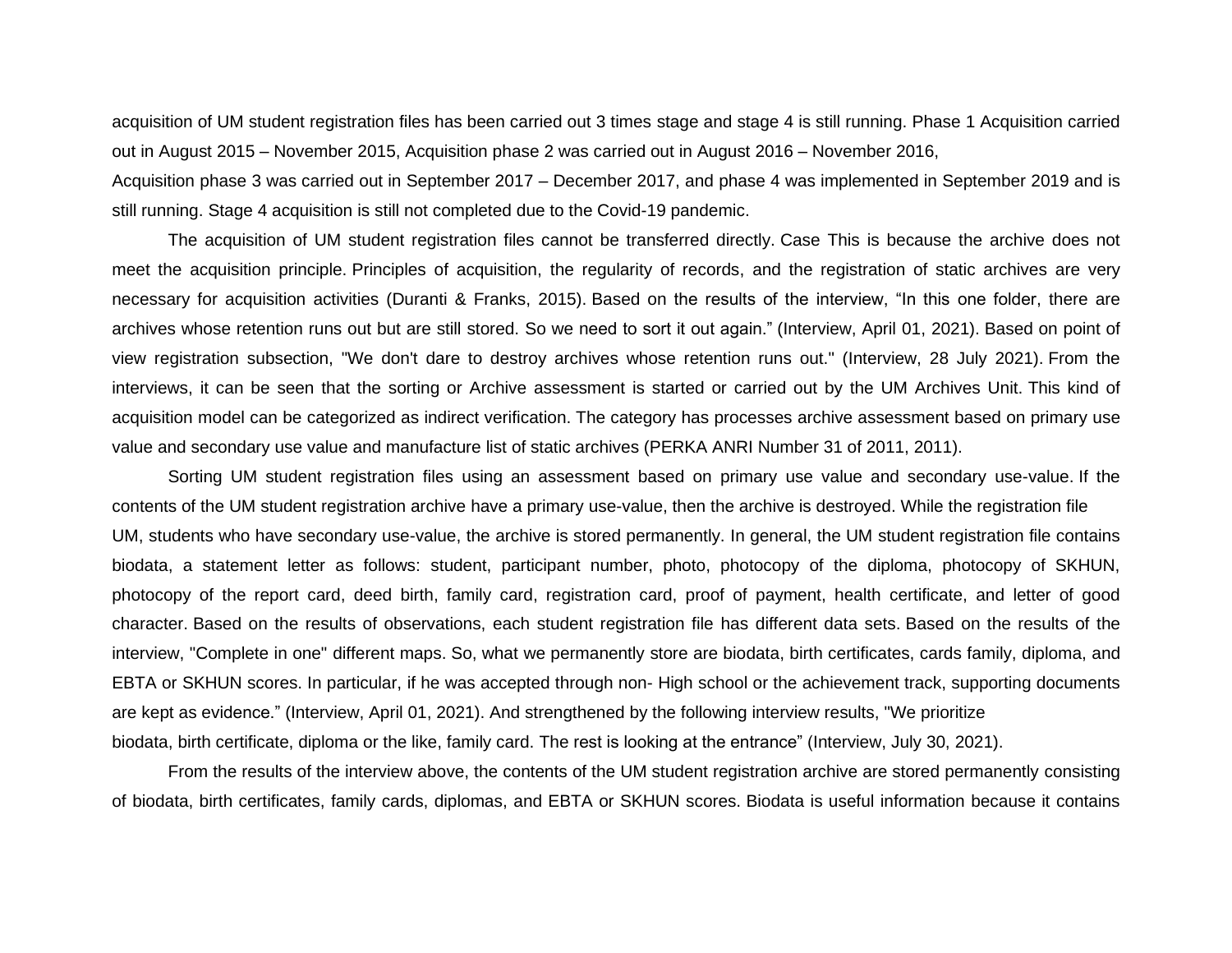information related to the students used for historical purposes other than the creator, namely the Registration Subdivision. Use value Informational concerns information related to people, places, objects, or phenomena that are used for research and historical purposes outside the creator's organization (Wardah, 2016). So that the biodata in the personal archive needs to be stored because it contains information personality of the student. Then the birth certificate, family card, diploma, and EBTA score or SKHUN is valuable for proof because it contains information that can be proven directly law or very strong evidence. Archives that have a usevalue of evidence are archives that can provide strong facts and information related to a matter (Zulhairi et al., 2013). So the archive needs to be stored to strengthen the origins of UM students. Deed birth and family cards are legal documents issued by the Disdukcapil, while the diploma and the value of EBTA or SKHUN are legal documents issued Ministry of Education or Culture concerned.

In addition to the archives above, namely the archive of affidavits as a student, participant numbers, photos, photocopy of the report card, registration card, proof of payment, health certificate, and letter good behavior is not stored permanently. The archive will be destroyed because it has administrative use-value. The archive was created to support the implementation of activities for student registration. Archives that are of administrative value cannot be stored permanently because have short retention. Based on PERKA ANRI Number 22 of 2017 (2017) states that records of administrative value have a retention of 2 years. Until the archive cannot be permanently stored on the UM Archive Unit. Archives are destroyed by chopping and melting. Based on the results interview, "It was collected and then chopped together with a chopper. Then We take the chopped up to a paper factory to smelt it." (Interview, April 01, 2021). And other archivists follow the process of amalgamation of archives in third parties. Here are the results of the interview, "That's right, we use the services of a paper mill to smelt at once I see the process until the archive is completely melted." (US). It was concluded that the destruction of the archive UM student registration is carried out by enumeration to eliminate missing information recorded on the archive and use a 3rd party to merge the archive. And during the process of destruction of archives on a 3rd party, there is an accompanying archivist. According to Ahli, archivists need to accompany the extermination process carried out with the help of a 3rd party to ensure that the information in the archive is not leaked and the archive has been merged (Ahli, 2020).

#### **Processing of UM Student Registration Archives**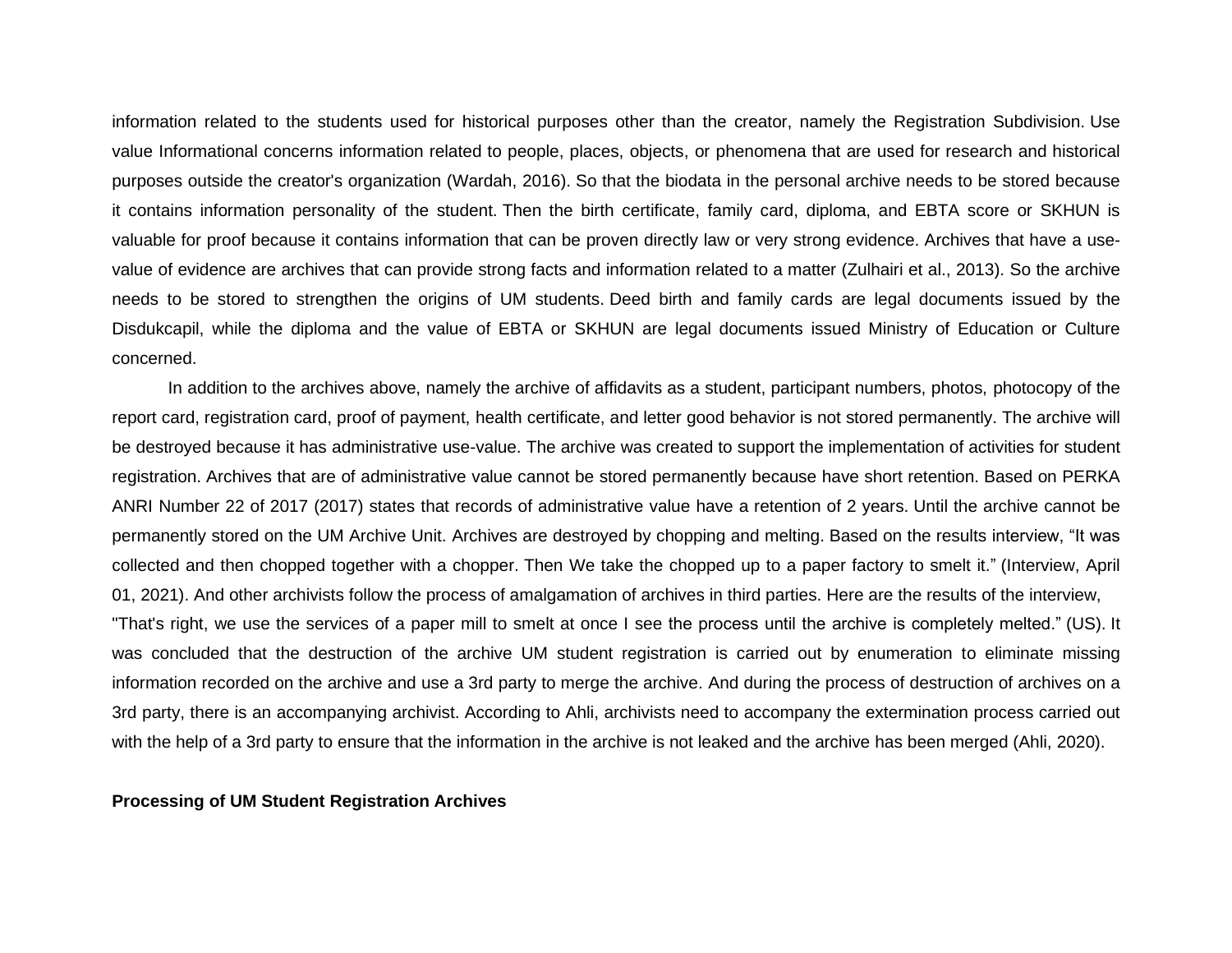Determination of the principle of processing needs to be done on the processing of static archives. Principle archive processing is useful for simplifying the archive retrieval process and making it easier for archive process work (Pamungkas & Jumino, 2019). In practice, the model of the arrangement of the UM student registration archives in the UM Archives Unit is the same as the arrangement in the subdivision registration. Based on the results of the interview, "We are principled by the arrangement of the Subdivision" Registration, departments are arranged, so that processing is easier." (Interview, April 07, 2021). And strengthened by the results of interviews with the Registration Subdivision, "Yes, our arrangement is appropriate" with majors." (Interview, 02 June 2021). Based on the interview, processing UM student registration archives carried out by the UM Archives Unit are the same as the processing in the registration subdivision. This principle of archival processing can be known as the original rule principle. The original rule principle is used to make it easier to group files created by the archive creator (Sweeney, 2008).

Static archive processing can be done in several stages. The process of introducing static archives carried out by archival institutions is identification files. Identification of UM student registration files is carried out simply, namely archive survey and interact with physical archives. Based on the results of the interview, "Introduction during the survey" archive and view and open this archive." (Interview, April 07, 2021). And archivist others also followed the steps of the UM Archives Unit Coordinator. The following is the result of the interview, "Down" to the field to survey and open the archives one by one." (Interview, August 02, 2021). Based on these interviews, archive surveys conducted by archivists can determine the condition of the archives and arrangement patterns carried out by the Registration Subdivision Work Unit. And to clarify the introduction to UM student registration files, archivists open archives UM student registration one by one and evaluate the archives. In this simple way, the goal of archive identification is achieved. According to Sattar (2020) states the purpose of archive identification is to find out the type of archive, the condition of the archive, and the management system archive while in the archive creator.

The UM student registration archive does not have an archive regularity so that activities reconstruction needs to be done to get an orderly archive. According to Suhendro & Jumino (2020), disorganized archives are more focused on reconstructing archives than regular archives. In practice, the archivist of the UM Archives Unit performs archive reconstruction along with archive assessment. Based on the results of the interview, "When Simultaneously, we assessed the archives by sorting. After obtaining a proper archive, we rearrange like the original arrangement." (Interview, April 07, 2021). From the result In the interview, it was found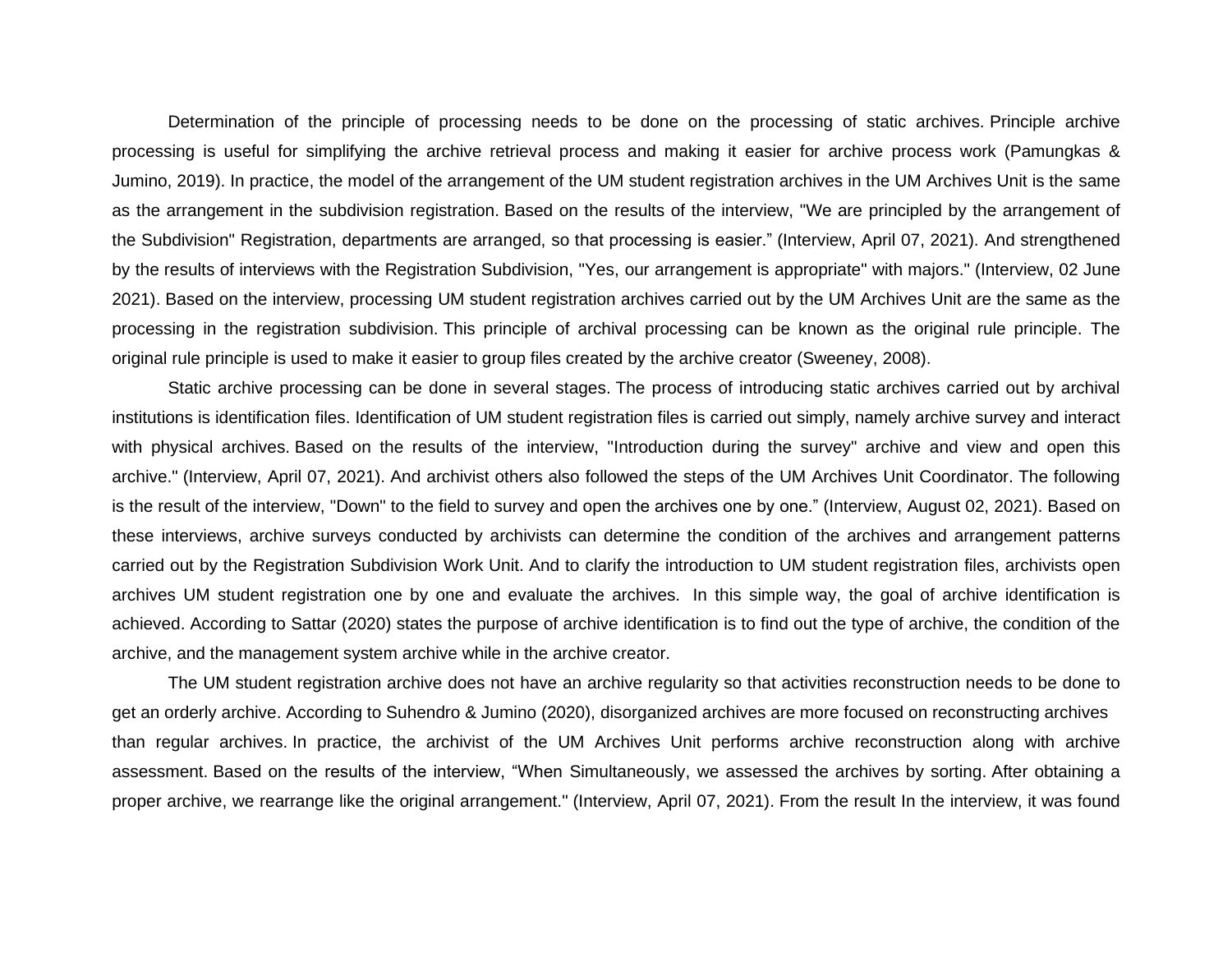that the reconstruction of the UM student registration archives was carried out to group the files that have been sorted into one group according to the settings in the file Registration Subdivision. For archive reconstruction, namely rebuilding archives to become whole again as when the archive was still active (Suhendro & Jumino, 2020). Static archive processing needs to carry out activities of providing archive identity. Every archive managed by archival institutions needs to be given an identity or identification of the archive. Archival numbering is an attempt by archival institutions to provide identity to the archives it manages. According to PERKA ANRI Number 27 of 2011 (2011), the numbering archives are assigned a unique identity. The unique identity that the UM Archive Unit assigns to archives UM student registration is the Student Identification Number. Student Identification Number of one student with other students are not the same, so the NIM is used to provide identity to the archive student registration. By assigning a unique file number, the archive retrieval process will be easier (Cahyaningrum & Islaminingsih, 2016). In addition to the Student Identification Number, the UM Archives Unit provides a serial number on the archive which aims to create archive regularity in the archive list. The result of archive processing is the availability of archive retrieval facilities. Means UM student registration file retrieval is a list of archives. The UM Archives Unit provides a list of archives in print and computerized. Based on the results of the interview, "Meetings" return to using a list of archives, we provide soft file excel and in print and per- In the box, we provide a list of archives according to their contents." (Interview, June 14, 2021). Invention archive retrieval was created to make it easier to find archives quickly and precisely through the code given (Diani & Suwanto, 2018).

The purpose of an archive retrieval system is to bring together user thoughts to search the archives needed (Febriyanto & Dewi, 2017). Meeting system archives need to pay attention to 3 things, namely representation to represent information, query as a tool to find information from user queries, and match function as a matching function between representation and query (Wang et al., 2012). Representation of the UM student registration archive list in printed and electronic soft files excel can provide information related to the UM student registration archive which consists of names student, nim, year of entry, study program, and save location. Query from the archive list UM student registration in print is not available and the excel soft file is not optimal. The search tool in excel is only able to detect the correct keywords, if there is an error in writing the keyword then the data or archive information is not found. The match function on the printed list of UM student registration files and excel soft files cannot be running because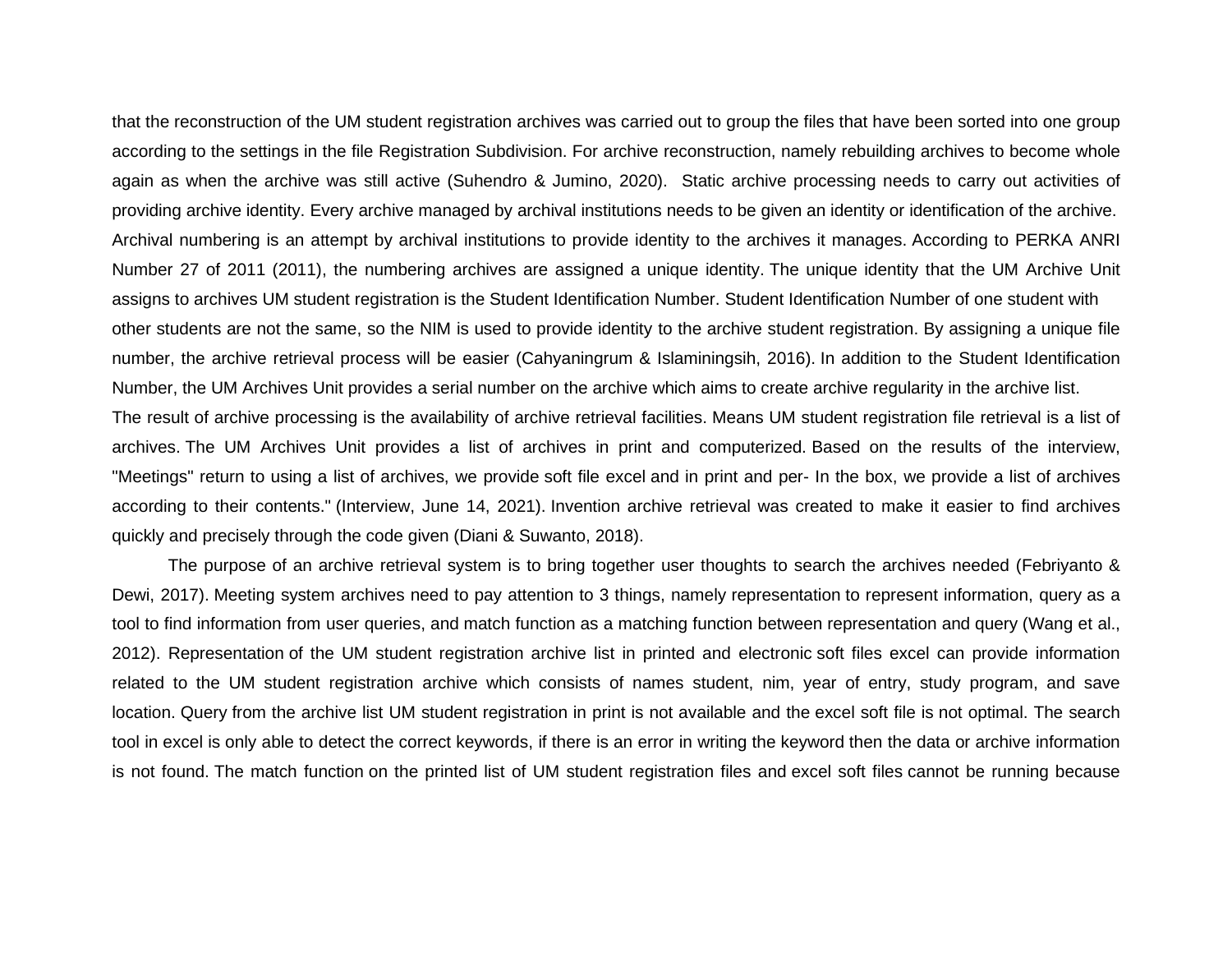the query is not optimal. So that the list of UM student registration files is printed and excel soft files are less effective for use as a means of retrieving archives.

#### **Preservation of UM Student Registration Archives**

Before the occurrence of damage, it is necessary to have prevention. Archive preservation is an effort taken to preserve archives, both media and information contained to be stored and last forever (Daryana, 2014). UM Archive Unit carries out preventive preservation for UM student registration files. The main goal of Preventive preservation is prevention or efforts to slow down damage to archives (Sattar, 2020). Preventive action is divided into two, preventive action on infrastructure and to the UM student registration archive. The following are preventive preservation measures for facilities and equipment infrastructure. The archive storage building at UM is protected from possible disasters. Disasters that are likely to occur are floods because Malang City has heavy rainfall high during the rainy season. Based on the results of the interview, "The building was never flooded, for fires we prepare fire extinguishers." (Interview, April 21, 2021).

Prevention carried out by the UM Archives Unit ensures safety from fire hazards. According to Detzner (2015), building security can be guaranteed by paying attention to the environment, application of fire alarms, fire safety, entry points, and provision of human resources security. The UM student registration file storage room has good air circulation and adequate lighting. Based on the results of the interview, "We did not provide the room many archives to provide air circulation and light entering this building is not too hot." (AW, Interview, April 21, 2021). Archives with paper media at the UM Archive Unit are enough to be given good air circulation and adequate lighting. When the archive room does not have measuring instruments, the room must have a well-insulated building construction (Larsen et al., 2014). All UM student registration files are arranged on archive racks made of solid wood thick. The rack can withstand the load of UM student registration files. Based on the results interview, "The shelf is made of solid wood and can withstand the weight of the registration file UM students. (Interview, August 02, 2021). According to its function, the shelf the selected archive storage must be able to withstand the load of the archive until the archive is stored reached full (PERKA ANRI Number 31 of 2015, 2015). Shelf selected by Unit UM archives is by standards because they can withstand the burden of UM student registration files which number in the thousands. In addition to resistance to archive loads, archive storage racks need given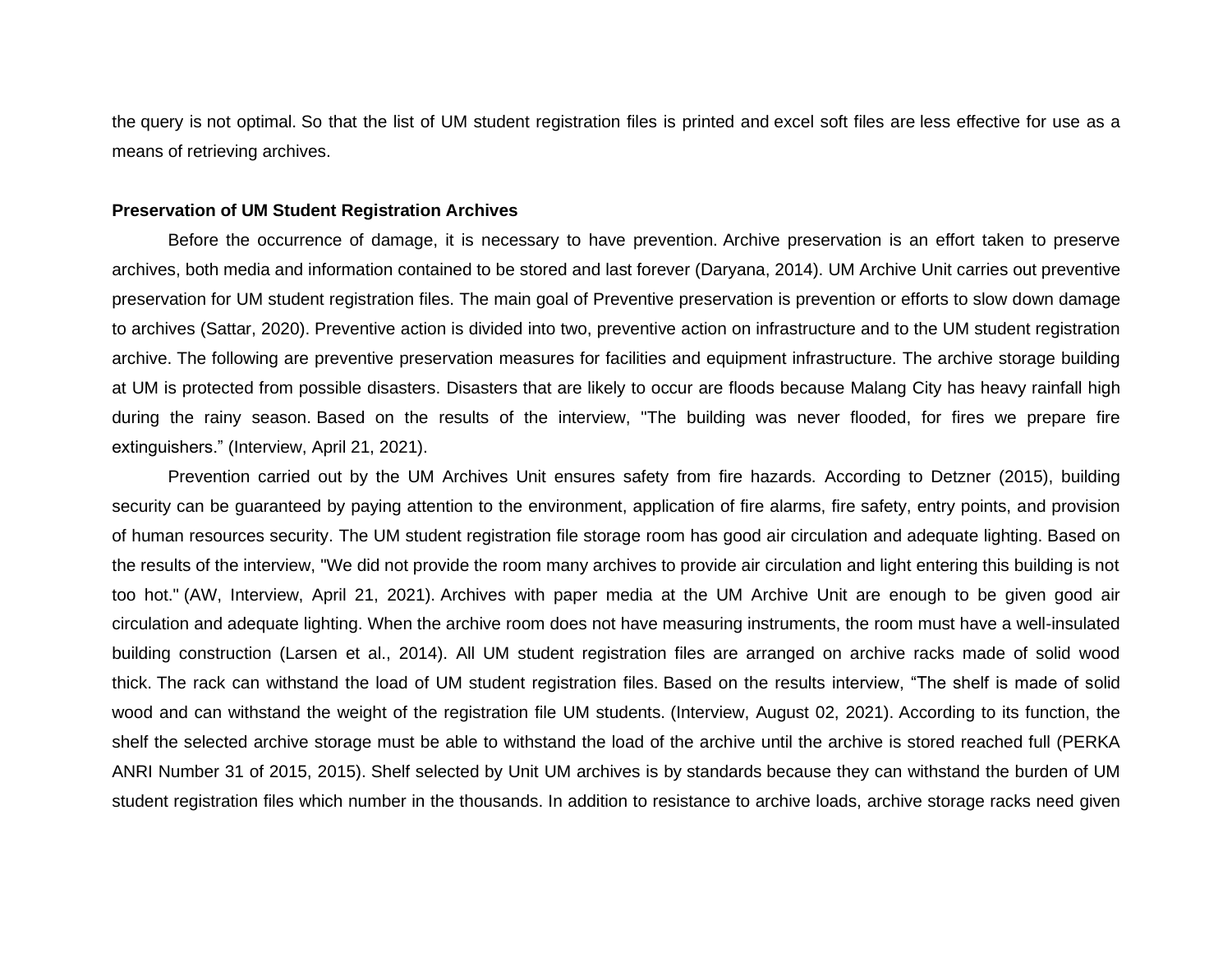the distance from the floor and the distance from the ceiling. Based on the results of observations, the shelves UM student registration archive storage has been given a distance from the floor and ceiling.

The next UM student registration file storage facility is the archive box. Based on the results of observations, the file box used is made of cardboard and contains a small hole that is useful for air circulation. File boxes are also provided with air circulation to keep it moist. The humidity of the archive storage area is an external factor capable of destroying archives (Daryana, 2014). In addition to humidity, destructive external factors archive is the presence of insects or the like. Efforts made by archivists are giving silica-gel in the UM student registration file box and maintaining the cleanliness of the room by removing adhering dust. The following are preventive actions against UM student registration files. The UM student registration archive has been stored in the warehouse for a long time so that a lot of dust is stuck in the archive. Efforts made by archivists are cleaning up dust by using a duster and vacuum cleaner. Based on the results of the interview, "When Sorting is easier using a duster, and if it's already in the box, use a vacuum cleaner more effective." (Interview, April 21, 2021). From the results of the interview above, it can be seen that the use of dust cleaners for archives needs to be adapted to the running conditions. Archive cleaning with a vacuum cleaner can overcome the dust that sticks with it fast and effectively (Saputra & Rahmah, 2013). The next effort is the UM student registration archive covered with Samson paper. "Samson's paper as a wrapper for this archive can protect" archive of dust." (Interview, August 02, 2021). The use of wrapping paper in archives can protect archives from dust (Gutarowska et al., 2012).

The next thing that needs special attention is the treatment of the adhesive material in contact with the paper. The most frequently used adhesives in registration files UM students are strapless iron or paper clip iron. Based on the results of observations, archives UM student registration which has rust stains are not treated specifically. Instead, if there are multiple records, the archivist chooses the best archive. Because it's constrained the cost, time, and effort of cleaning rusty iron stains in the UM student registration file is not done.

#### **Access and Service for UM Student Registration Archives**

Giving access to static archives openly or closed to the public can be done by an archival institution based on the contents of the archive. The UM student registration archive has closed access due to having someone's personal information. Based on the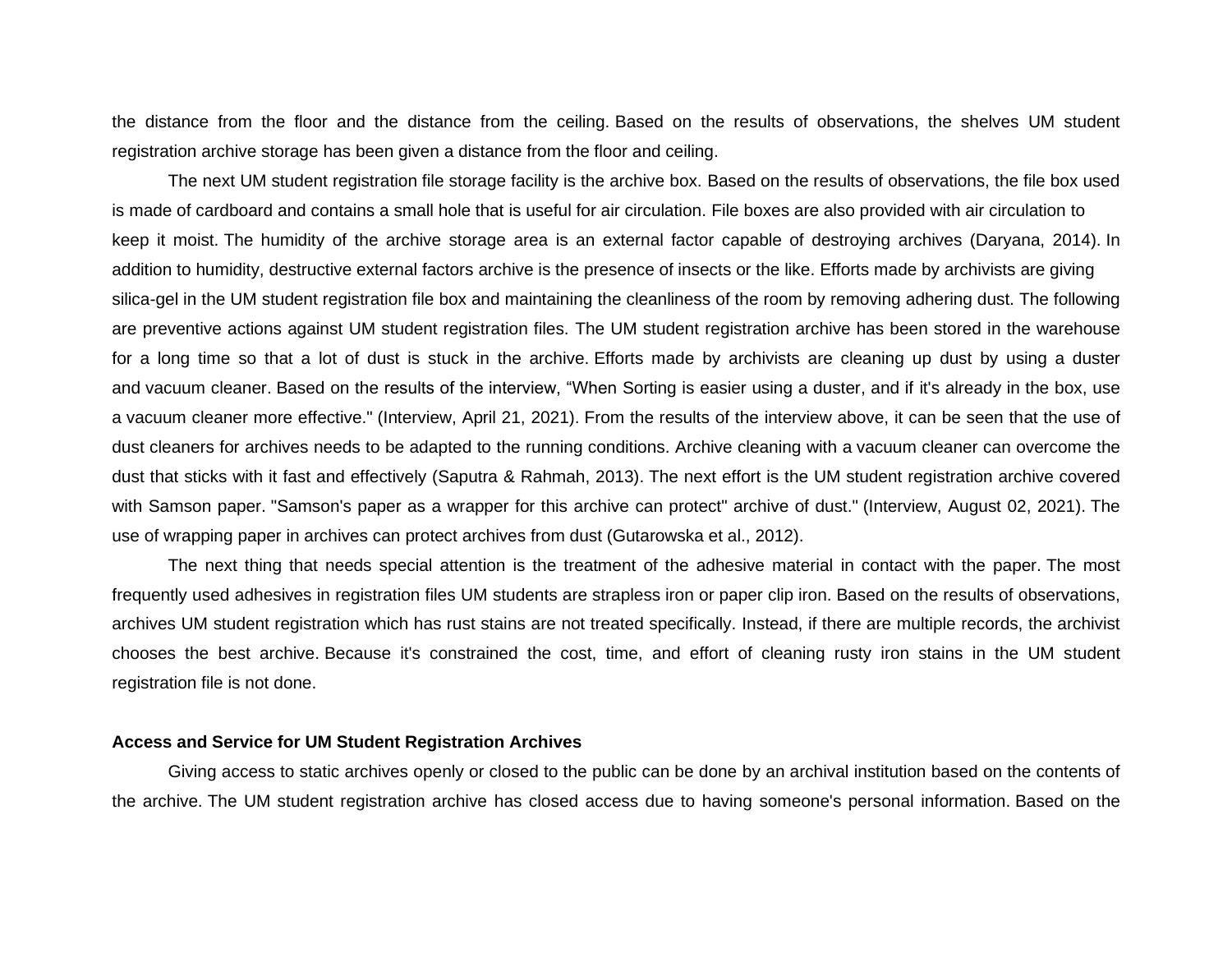results interview, "Access is closed, to protect the information contained is personal" (Interview, April 21, 2021). Supported by other archivists' responses "The archives are personal we provide closed access." (Interview, June 14, 2021). From result From the interview above, it can be seen that archivists make efforts to protect personal archives. The closed access of static archives aims to protect archives from physical and its contents and protect personal information (Sattar, 2020). As is closed or restricted access, information from student registration archives can be protected. Classification of parties who have the right to access archives aims to ensure confidentiality information contained in the archive (PERKA ANRI Number 26 of 2016, 2016).

There is no specific procedure for the UM student registration archive service, so that service procedures use static archive services in general. Based on In practice, the UM student registration archive has never had an archive request service. However, regarding the preparation of the UM student registration archive service, the following have been carried out preparations that have been made. First, search for UM student registration files using the archive list on the computer or printed. Archive retrieval occurs because the archive is needed to be accessed by users (Xue et al., 2008) So that the means of retrieving archives UM student registration is very important to be prepared for archive services. Second, the recording of the UM student registration archive that is accessed by the user will be recorded in the book guest list. This is because the UM Archives Unit applies all service records to one book. Third, archive control, UM student registration files cannot be accessed directly free. So that archivists check the identity of people who want to access them. Archivists can find out and monitor the extent to which archives are accessed from recording and control carried out (Sattar, 2020) So that with the preparation of recording and archive control carried out by the UM Archives Unit is expected to be able to monitor the extent to which archives accessed and who has access.

## **CONCLUSION**

College Archives must manage existing archives in the College Environment. The UM student registration archive is one of the archives that are important for the College Archives to own and maintain. This is because the archive student registration contains student personal data and students themselves have an important role in the sustainability of Higher Education. So that the student's data must be owned by universities as evidence of national responsibility. Files Universities that implement a combined archive storage system between centralization and decentralized, perform inactive and static archive management. Management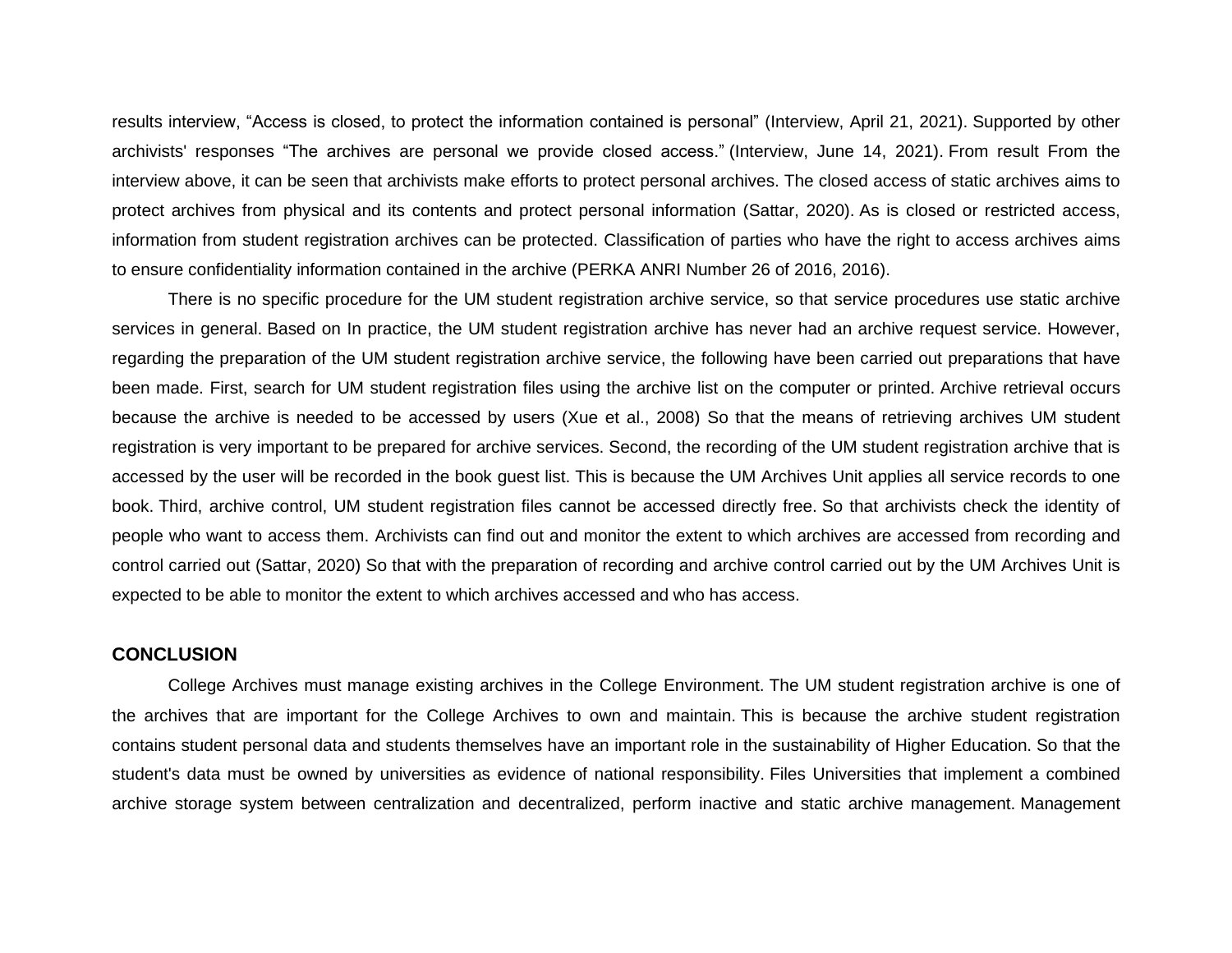static archives at the College Archives include archive acquisition, archive processing, archive preservation, and access and archive services. The acquisition of the static archives was carried out by the College Archives to add to the treasures of archives owned by way of submission of archives and submission of rights archive management. The UM student registration archive has been submitted from the work unit to the archives higher education through static archive acquisition and student registration file management UM has been submitted to the College archives. The static archive acquisition is carried out using indirect verification. College archives on the acquisition process making and compiling a list of UM student registration files with adjusting to the physical archive received. Static archive processing is carried out to organize archives that have been acquired and produce archive retrieval facilities. Archive processing UM student registration is done by using the original rule principle. Archive setup

UM student registration is based on the storage model of the previous work unit, for the easy retrieval process. The final process of the processing stage is the formation of an archive list UM student registration as a means of retrieving archives, which are available computerized and manuals. College archives provide computerized archives carried out to facilitate the process of retrieving archives effectively and keeping up with the times. College archives need to carry out preservation activities for archives that have value high use. Preservation is done to protect archives in the long term. Preservation of UM student registration files is carried out using prevention or preservation preventive. Preventive preservation that is considered in infrastructure facilities is the archive building, storage room, storage, shelves, and storage boxes. While preventive preservation in the registration archive UM students are cleaning from dust and stains. Archive access is used to provide archive availability based on the results of legal authorities and legal authorities in the use of archives. UM student registration archives have closed access to protect student personal data. The static archive service is carried out by providing information presented in general or in particular. UM student registration archives do provide the stages of preparation for the implementation of services properly which consists of searching archives using archive lists, recording archives recorded in books, and controlling records by checking the user's identity. Overall static archive management of registration archives UM students have been managed properly and can be used as evidence of accountability national.

## **REFERENCES**

Ahli, L. A. L. (2020). *PELAKSANAAAN KEGIATAN PEMUSNAHAN ARSIP DINAMIS INAKTIF Studi Kasus pada Unit Kearsipan*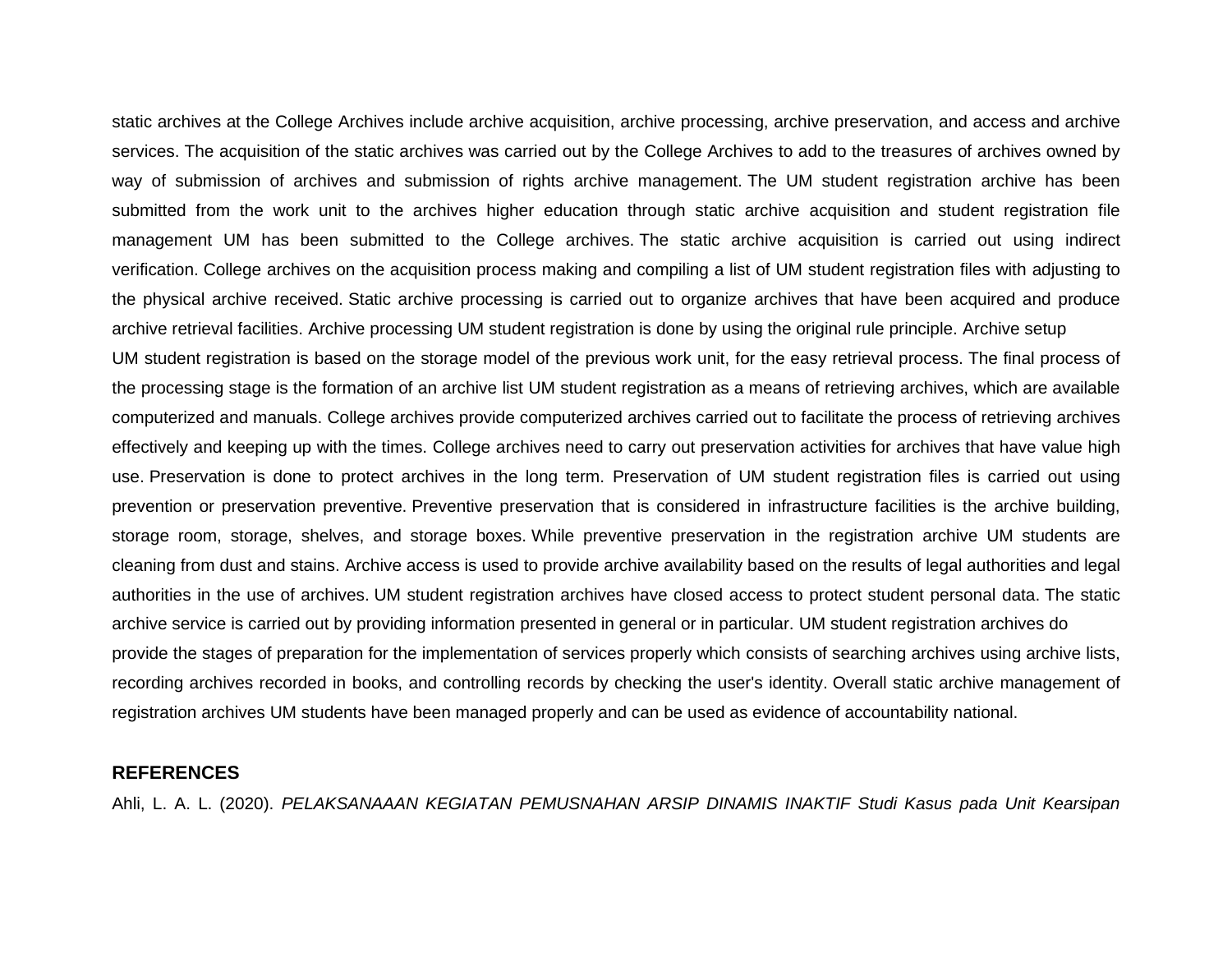*Utama Sekretariat Direktorat Jenderal Pendidikan Dasar dan Menangah*. https://repository.uinjkt.ac.id/dspace/bitstream/123456789/51325/1/fulltext.pdf diakses pada 10 April 2021

- Allman, J. (2013). Phantoms of the archive: Kwame Nkrumah, a Nazi pilot named Hanna, and the contingencies of postcolonial history-writing. *The American Historical Review*, *118*(1), 104-129.
- Ardiana, S., & Suratman, B. (2021). Pengelolaan Arsip Dalam Mendukung Pelayanan Informasi Pada Bagian Tata Usaha di Dinas Sosial Kabupaten Ponorogo. *Jurnal Pendidikan Administrasi Perkantoran (JPAP)*, *9*(5), 335–348. https://jurnal.polines.ac.id/index.php/admisi/article/view/1037/845 diakses pada 07 April 2021
- Azmi. (2014). *Pengelolaan Arsip Statis, Buku Modul Universitas Terbuka*. http://www.pustaka.ut.ac.id/lib/wpcontent/uploads/pdfmk/ASIP4304-M1.pdf diakses pada 15 Oktober 2020
- Basuki, S. (2014). Arsip sebagai Informasi Terekam. *Pengantar Ilmu Kearsipan*, 1–50. http://repository.ut.ac.id/3908/1/ASIP4101- M1.pdf diakses pada 15 Oktober 2020
- Beis, C. A., Harris, K. N., & Shreffler, S. L. (2019). Accessing Web Archives: Integrating an Archive-It Collection into EBSCO Discovery Service. *Journal of Web Librarianship*, *13*(3), 246-259.
- Byantoro, R. W., & Krismayani, I. (2018). Analisis Strategi Akuisisi Arsip Perseorangan (Studi Kasus Di Dinas Kearsipan Dan Perpustakaan Provinsi Jawa Tengah). *Jurnal Ilmu Perpustakaan*, *7*(2), 101–110. https://ejournal3.undip.ac.id/index.php/jip/article/view/22891 diakses pada 10 September 2021
- Cahyaningrum, R., & Islaminingsih, R. N. (2016). Analisis Kunci Sukses Arsip Universitas Gadjah Mada sebagai Arsip Terbaik Nasional Tingkat Perguruan Tinggi Tahun 2015. *Jurnal Ilmu Perpustakaan UNDIP*, *5*(3), 11–20. https://ejournal3.undip.ac.id/index.php/jip/article/view/15142 diakses pada 03 November 2021
- Crosby, B. C., & Bryson, J. M. (2005). *Leadership for the common good: Tackling public problems in a shared-power world* (Vol. 264). John Wiley & Sons.
- Daryana, Y. (2014). Konsep Dasar Pemeliharaan dan Pengamanan Arsip. *Universitas Terbuka*, 1–48. http://repository.ut.ac.id/4105/1/ASIP4320-M1.pdf diakses pada 01 Mei 2021
- Detzner, K. (2015). *Record Storage and Facilities Guidelines for Archives and Historical Record Repositories*. Florida: Bureau of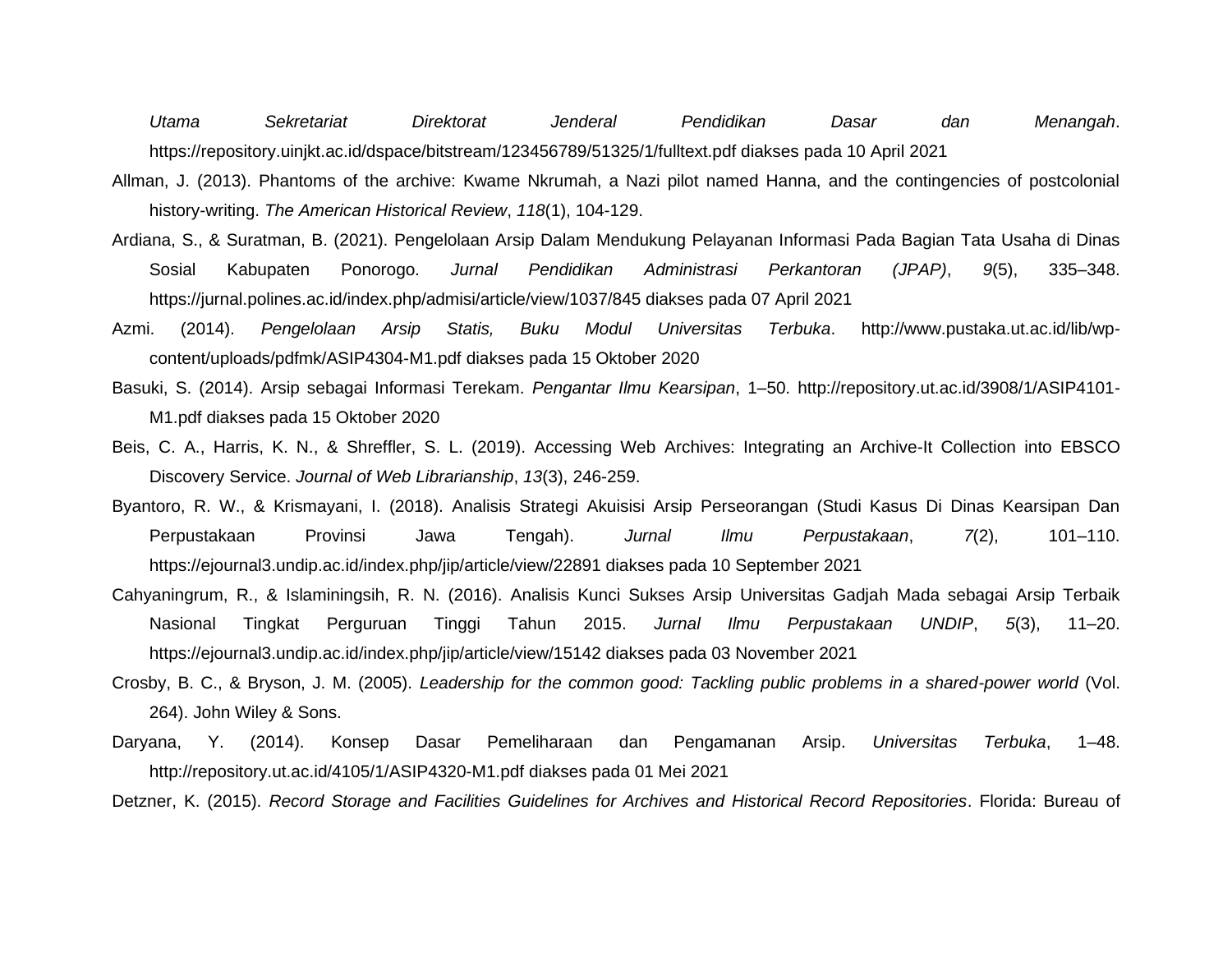Archives and Record Management.

Diani, M., & Suwanto, S. A. (2018). Analisis Sistem Penyimpanan Dalam Temu Kembali Arsip Inaktif Izin Mendirikan Bangunan Titipan Organisasi Perangkat Daerah Di Dinas Arsip Dan Perpustakaan Kota Semarang. *Jurnal Ilmu Perpustakaan*, *7*(2), 221– 230. https://ejournal3.undip.ac.id/index.php/jip/article/view/22907 diakses pada 24 Juni 2021

02 November 2021

Dikopoulou, A., & Mihiotis, A. (2012). The contribution of records management to good governance. *The TQM journal*.

Dolan-Mescal, A., Farwell, M., Howard, S., Rozler, J., & Smith, M. (2014). A digital file inventory of the Queens College Special Collections and Archives: Findings, analysis and recommendations for long-term preservation. *OCLC Systems & Services: International digital library perspectives*.

Duranti, L., & Franks, P. C. (Eds.). (2015). *Encyclopedia of archival science*. Rowman & Littlefield.

- Fathurrahman, M. (2018). Pentingnya Arsip Sebagai Sumber Informasi. *JIPI (Jurnal Ilmu Perpustakaan Dan Informasi)*, *3*(2), 215– 225. http://dx.doi.org/10.30829/jipi.v3i2.3237 diakses pada 15 Oktober 2020
- Febriyanto, A., & Dewi, A. O. P. (2017). Pengaruh Penggunaan Aplikasi Sistem Pengelolaan Arsip Dan Dokumentasi (Spad) Terhadap Temu Kembali Arsip Aktif Di Kementerian Pendidikan Dan Kebudayaan. *Jurnal Ilmu Perpustakaan*, *6*(2), 91–100. https://ejournal3.undip.ac.id/index.php/jip/article/view/23115 diakses pada 03 November 2021
- Gilliland, A. J. (2017). Archival and recordkeeping traditions in the multiverse and their importance for researching situations and situating research. *Archival Multiverse*.
- Griffin, A., & Dkk. (2009). *Glosary of Terms*. London: International Records Management Trust.
- Gusda, A., & Rahmah, E. (2013). Pemeliharaan Dan Perawatan Arsip Statis Di Kantor Arsip Kabupaten Pesisir Selatan. *Jurnal Ilmu Informasi Perpustakaan Dan Kearsipan*, *2*(1), 485–491. http://ejournal.unp.ac.id/index.php/iipk/article/view/2441 diakses pada 12 Agustus 2021
- Gutarowska, B., Skora, J., Zduniak, K., & Rembisz, D. (2012). Analysis of the sensitivity of microorganisms contaminating museums and archives to silver nanoparticles. *International Biodeterioration & Biodegradation*, *68*, 7-17.

Handayani, T. (2019). Jadwal Retensi Arsip di Era Undang-Undang Republik Indonesia Nomor 43 Tahun 2009 tentang Kearsipan.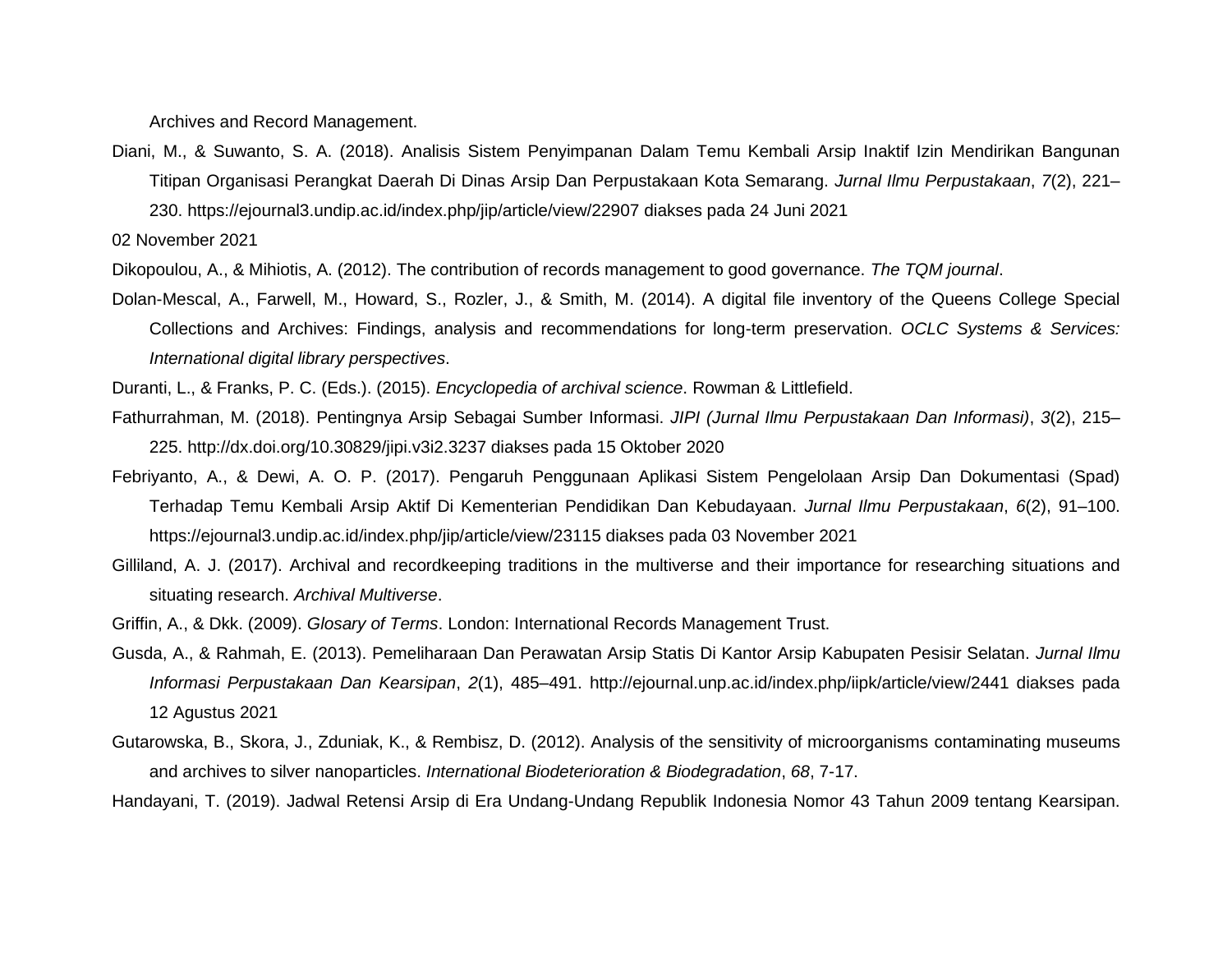*ANUVA*, *3*(4), 447–460. https://ejournal2.undip.ac.id/index.php/anuva/article/download/6596/3498 diakses pada 10 September 2021

- Ibrahim, C. (2017). Preservasi Kuratif Arsip Berbahan Dasar Kertas Studi Kasus Tentang Kegiatan Restorasi (Preservasi Kuratif) Arsip Konvensional Dengan Metode Manual System DI Arsip Nasional Republik Indonesia. *Visi Pustaka*, *19*(2), 107–118. https://doi.org/10.37014/visi diakses pada 10 September 2021
- Indriati, B. (2018). Di Dinas Perpustakaan Dan Kearsipan Kabupaten Sleman. *Khazanah Jurnal Pengembangan Kearsipan*, *Vol 11*(2), 87–100. https://jurnal.ugm.ac.id/khazanah/issue/viewIssue/3507/pdf\_1 diakses pada 10 September 2021

Irawan, M. (2014). *Konsep Jadwal Retensi Arsip*. http://repository.ut.ac.id/4168/1/ASIP4434-M1.pdf diakses pada 20 Oktober 2020

- Johari, M. S. Bin. (2011). *Managing Registration of New Student Intake Using Online Registration New Student Intake System (ORNSIS) Integrated Barcode Technology*. https://core.ac.uk/reader/159180270 diakses pada 10 September 2021
- Juliet, S. S., W, B. P., Marpaung, O. E. H. P., Subekti, H., Bawono, H., & Rachmaji, A. S. (2013). *Kajian arsip statis perguruan tinggi*. https://www.academia.edu/31234021 diakses pada 15 Oktober 2020
- Kotler, P., & Fox, K. F. (1995). *Strategic marketing for educational institutions*. Prentice Hall.
- Kurniawan, M. (2010). *Aplikasi Pengolah Data Registrasi dan Uji Kompetensi Peserta Diklat PPPG IPA Berbasis Web.* [Universitas Komputer Indonesia]. https://repository.unikom.ac.id/9094/ diakses pada 20 Oktober 2020
- Larsen, P. K., Ryhl-Svendsen, M., Jensen, L. A., Bøhm, B., & Padfield, T. (2014). Ten years experience of energy efficient climate control in archives and museum stores.
- Masci, F. J., Laher, R. R., Rusholme, B., Shupe, D. L., Groom, S., Surace, J., ... & Kulkarni, S. R. (2018). The zwicky transient facility: Data processing, products, and archive. *Publications of the Astronomical Society of the Pacific*, *131*(995), 018003.

Moleong, L. J. (2014). *Metodologi Penelitian Kualitatif*. Bandung: Remaja Rosdkarya.

- Mudalsih, D., & Gunarto, I. (2014). Konsep Dasar Manajemen Pusat Arsip. *Manajemen Arsip Inaktif*, 1–30. http://repository.ut.ac.id/4101/1/ASIP4319-M1.pdf diakses pada 08 Agustus 2021
- Muhidin, S. A., & Winata, H. (2018). *Manajemen Kearsipan untuk Organisasi Publik, Bisnis, Sosial, dan Kemasyarakatan*. Bandung: Pustaka Setia.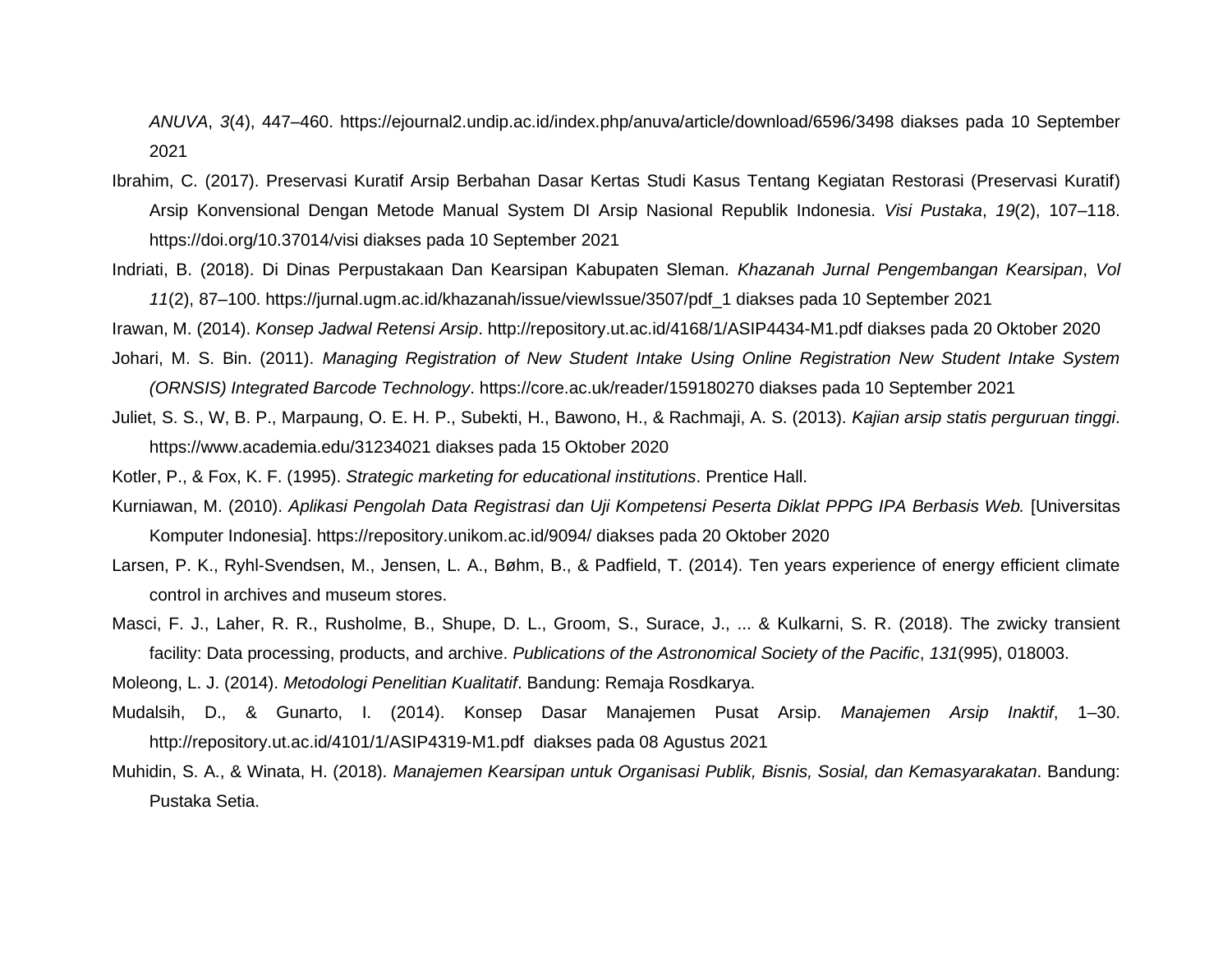- Mutmainnah, S., Siregar, E., Sitanggang, G., & Tanjung, E. (2020). *Manajemen Arsip Perguruan Tinggi* (J. Simarmata (ed.)). Medan: Yayasan Kita Menulis.
- Pamungkas, A. P., & Jumino, J. (2019). Analisis Pengelolaan Arsip Statis Tekstual Dalam Proses Temu Kembali Arsip di Dinas Kearsipan dan Perpustakaan Provinsi Jawa Tengah. *Jurnal Ilmu Perpustakaan*, *8*(2), 211–221. https://ejournal3.undip.ac.id/index.php/jip/article/view/26810 diakses pada 17 April 2021
- Peraturan Kepala Arsip Nasional Republik Indonesia Nomor 23 tahun 2011 tentang Pedoman Preservasi Arsip, (2011). http://www.anri.go.id/index.php?option=renstra&p=0 diakses pada 10 September 2021
- Peraturan Kepala Arsip Nasional Republik Indonesia Nomor 27 Tahun 2011 tentang Pedoman Penyusunan Sarana Bantu Penemuan Kembali Arsip Statis, (2011). http://www.anri.go.id/index.php?option=renstra&p=0 diakses pada 03 November 2021
- Peraturan Kepala Arsip Nasional Republik Indonesia Nomor 28 Tahun 2011 tentang Pedoman Akses dan Layanan Arsip Statis, (2011). https://jdih.anri.go.id/peraturan/28. LAMPIRAN PERKA AKSES %26 LAYANAN ARSIP STATIS.pdf diakses pada 26 September 2021
- Peraturan Kepala Arsip Nasional Republik Indonesia Nomor 31 Tahun 2011 tentang Tata Cara Akuisisi Arsip Statis, (2011). http://www.anri.go.id/index.php?option=renstra&p=0 diakses pada 15 Oktober 2021
- Peraturan Kepala Arsip Nasional Republik Indonesia Nomor 13 tahun 2014 tentang Pedoman Retensi Arsip Sektor Kesejahteraan Rakyat Urusan Pendidikan dan Kebudayaan, (2014). http://www.anri.go.id/index.php?option=renstra&p=0 diakses pada 15 Oktober 2020
- Peraturan Kepala Arsip Nasional Republik Indonesia Nomor 31 tahun 2015 tentang Pedoman Pembentukan Depot Arsip, (2015). https://jdih.anri.go.id/peraturan/Perka\_31\_2015.pdf diakses pada 12 Agustus 2021
- Peraturan Kepala Arsip Nasonal Republik Indonesia Nomor 26 tahun 2016 tentang Pedoman Keterbukaan Arsip Statis Untuk Penelitian Dan Pengembangan Ilmu Pengetahuan Serta Penyelidikan Dan Penyidikan, (2016). https://jdih.anri.go.id/PERKA\_26\_2016 diakses pada 24 Juni 2021
- Peraturan Kepala Arsip Nasional Republik Indonesia Nomor 22 Tahun 2017 tentang Pedoman Retensi Arsip Urusan Kepegawaian, (2017). https://jdih.anri.go.id/peraturan/Perka\_22\_2017 Fix.pdf diakses pada 02 November 2021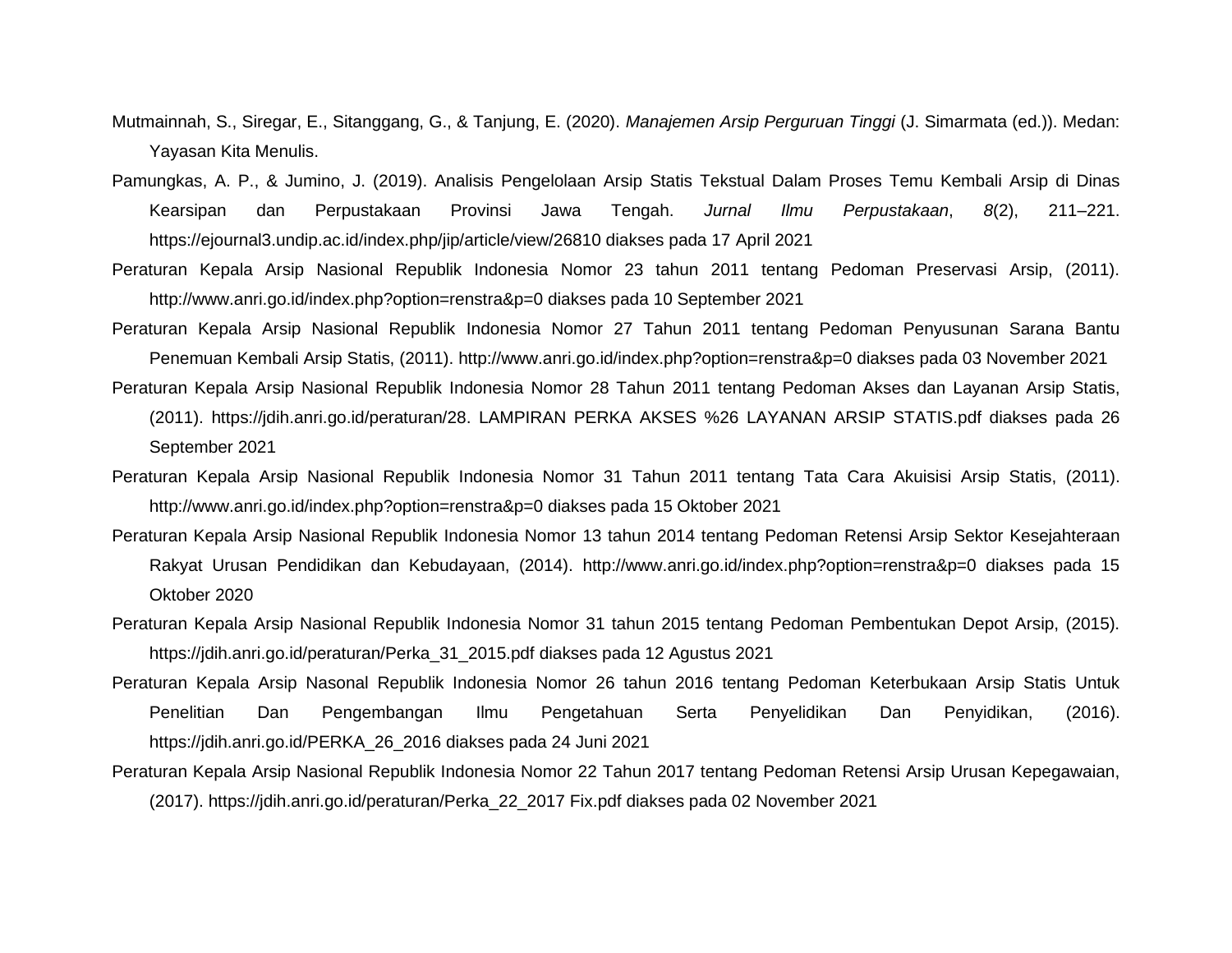- Rachmaji, A. S. (2016). Peran Akuisisi Arsip Statis BUMN terhadap Khazanah Arsip Statis BUMN di Indonesia. *Jurnal Kearsipan*, *11*, 1–14. https://www.anri.go.id/download/jurnal-vol.11anri122016-1571893656 diakses pada 10 September 2021
- Rakhmawati, R., Nuryadani, F. W., Nabila, W., & Arista, Y. (2018). "Arsip Statis Tanggung Jawab Siapa?" Kajian Perbandingan Konsep dan Pelaksanaan Akuisisi Arsip Antara Sektor Publik dengan Sektor Swasta. *Khizanah Al-Hikmah : Jurnal Ilmu Perpustakaan, Informasi, Dan Kearsipan*, *6*(2), 141–154. https://doi.org/10.24252/kah.v6i2a6 diakses pada 10 September 2021
- Saputra, D. W. (2015). *Pengolahan Arsip Registrasi Mahasiswa Program Diploma di Direktorat Akademik Universitas Gadjah Mada*. Yogyakarta: Universitas Gadjah Mada.
- Saputra, R. A., & Rahmah, E. (2013). Faktor-faktor yang Mempengaruhi Kerusakan Arsip di Kantor Perpustakaan Arsip dan Dokumentasi Kota Bukittinggi. *Ilmu Informasi Perpustakaan Dan Kearsipan*, *1*(2), 47–52. https://doi.org/10.24036/1092-0934 diakses pada 01 Mei 2021
- Sattar. (2020). *Manajemen Arsip Statis*. Yogyakarta: Budi Utama.
- Suhendro, P., & Jumino, J. (2020). Analisis Rekonstruksi Arsip Sebagai Solusi Permasalahan Arsip Tidak Teratur di Balai Taman Nasional Karimunjawa. *Jurnal Ilmu Perpustakaan*, *8*(2), 222–235. https://ejournal3.undip.ac.id/index.php/jip/article/view/26811 diakses pada 27 April 2021

Sweeney, S. (2008). The ambiguous origins of the archival principle of" provenance". *Libraries & the Cultural Record*, *43*(2), 193-213. The National Archives. (2016). Archive Principles and Practice: an introduction to archives for non-archivists. *The National Archives*,

- 24. http://www.nationalarchives.gov.uk/documents/archives/archive-principles-and-practice-an-introduction-to-archives-for-nonarchivists.pdf diakses pada 10 September 2021
- Ulwan, I., & Hermintoyo, H. (2017). Peran Pelestarian Dalam Upaya Penyelamatan Nilai Guna Sekunder Arsip Di Depo Arsip Suara Merdeka. *Jurnal Ilmu Perpustakaan*, *6*(4), 211–220. https://ejournal3.undip.ac.id/index.php/jip/article/view/23227 diakses pada 10 April 2021
- Umam, M. K. (2017). Implementasi Manajemen Kearsipan dalam Ketatausahaan di SMP Muhammadiyah Gading Rejo Kabupaten Pringsewu. In *Universitas Islam Negeri Raden Intan Lampung*. http://repository.radenintan.ac.id/3561/ diakses pada 20 Oktober 2020